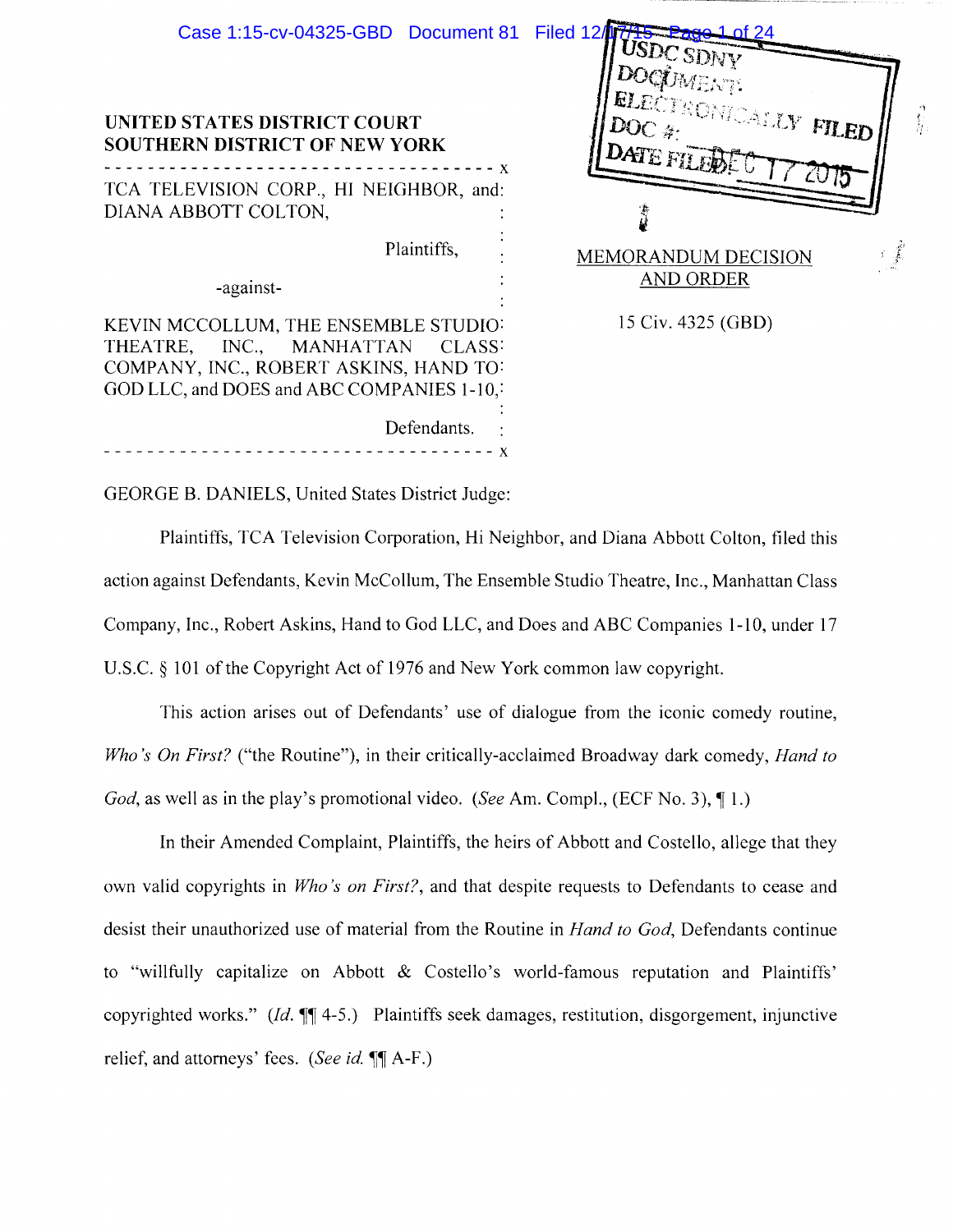### Case 1:15-cv-04325-GBD Document 81 Filed 12/17/15 Page 2 of 24

Defendants move to dismiss the Amended Complaint for failure to state a claim pursuant to Federal Rule of Civil Procedure 12(b)(6), arguing, *inter alia*, that the Plaintiffs have failed to allege a continuous chain of title in the Routine, that the Routine has passed into the public domain, and that they have made fair use of the Routine. (Am. Mot. to Dismiss, (ECF No. 55); Defendant's Mem. in Supp. of Mot. to Dismiss ("Mem."), (ECF No. 51), at  $1.$ )<sup> $1$ </sup>

Because Plaintiffs have not sufficiently alleged a claim for federal or New York common law copyright infringement, Defendants' motion to dismiss for failure to state a claim is GRANTED.

# **I. Standard of Review**

To survive a motion to dismiss, "a complaint must contain sufficient factual matter, accepted as true, to 'state a claim to relief that is plausible on its face."' *Ashcroft v. Iqbal,* 556 U.S. 662, 678 (2009) (quoting *Bell At!. Corp. v. Twombly,* 550 U.S. 544, 570 (2007)). The plaintiff must demonstrate "more than a sheer possibility that a defendant has acted unlawfully"; stating a facially plausible claim requires pleading facts that enable the court "to draw the reasonable inference that the defendant is liable for the misconduct alleged." *Id.* at 678. Thus, the factual allegations pleaded "must be enough to raise a right to relief above the speculative level." *Twombly,* 550 U.S. at 555.

A district court must first review the plaintiff's complaint to identify allegations that, "because they are no more than conclusions, are not entitled to the assumption of truth." *Iqbal,*  556 U.S. at 679. The court then considers whether the plaintiffs remaining well-pleaded factual allegations, assumed to be true, "plausibly give rise to an entitlement to relief." *Id.* In deciding

<sup>&</sup>lt;sup>1</sup> The motion was fully submitted following the filing of Plaintiff's Opposition brief ("Opp'n," (ECF No. 61)) and Defendant's Reply brief ("Reply," (ECF No. 63)). This Court heard oral argument regarding this motion on September 9, 2015. *See* September 9, 2015 Oral Argument Transcript ("Tr.").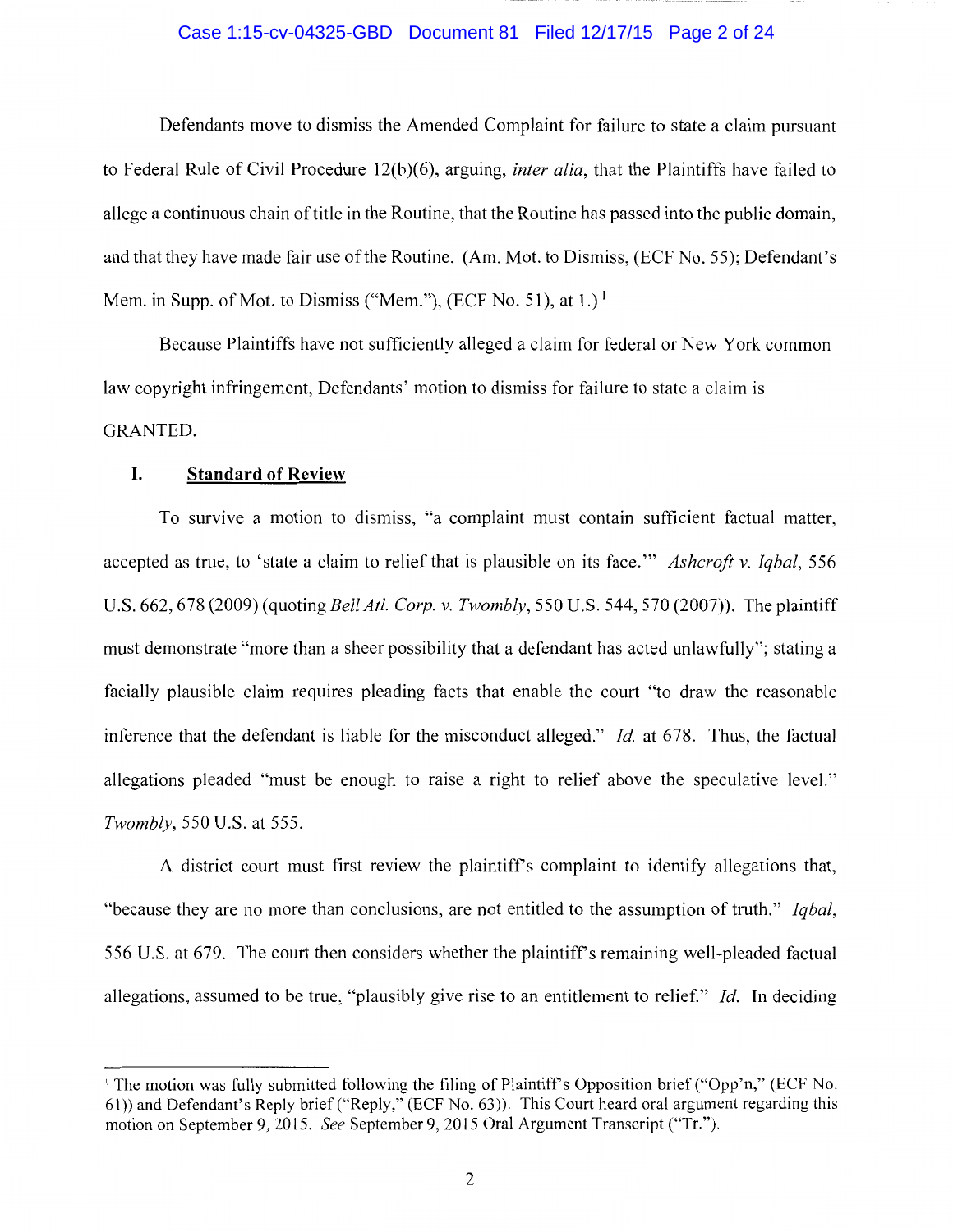#### Case 1:15-cv-04325-GBD Document 81 Filed 12/17/15 Page 3 of 24

the 12(b)(6) motion, the court accepts the complaint's well-pleaded factual allegations as true and draws all reasonable inferences in the non-moving party's favor. *See N.J. Carpenters Health Fund v. Royal Banko/Scot. Grp., PLC,* 709 F.3d 109, 119 (2d Cir. 2013).

"In deciding a motion to dismiss under Rule  $12(b)(6)$ , the court may refer 'to documents attached to the complaint as an exhibit or incorporated in it by reference, to matters of which judicial notice may be taken, or to documents either in plaintiffs' possession or of which plaintiffs had knowledge and relied on in bringing suit."' *Fishbein v. Miranda,* 670 F. Supp. 2d 264, 271 (S.D.N.Y. 2009), *aff'd sub nom. Silverman v. Teamsters Local 210 Affiliated Health* & *Ins. Fund,*  761 F.3d 277 (2d Cir. 2014) (quoting *Brass v. Am. Film Tech., Inc.,* 987 F.2d 142, 150 (2d Cir. 1993)); *see also Hayes v. Coughlin,* No. 87 Civ. 7401, 1991WL220963, at \*l (S.D.N.Y. Oct. 16, 1991) ("Papers outside a complaint may be incorporated by reference into the complaint when such papers are referred to within the body of the complaint."). "[U]nder Rule 201(b) of the Federal Rules of Evidence, courts may take judicial notice of facts that are 'capable of accurate and ready determination by resort to sources whose accuracy cannot reasonably be questioned."' *Island Software* & *Computer Serv., Inc. v. Microsoft Corp.,* 413 F.3d 257, 261 (2d Cir. 2005) (citing Fed. R. Evid. 201(b)). The Second Circuit has held that federal copyright registrations, "as published in the Copyright Office's registry," are among the facts of which a district court may take judicial notice. *Id.* 

# **II. Plaintiffs' Federal Copyright Infringement Claims**

To state a claim for copyright infringement, Plaintiffs "must allege (1) 'ownership of a valid copyright,' and (2) 'copying of constituent elements of the work that are original."' *Perrin*  & *Nissen Ltd. v. SAS Grp. Inc.,* No. 06 CIV. 13089 (MOC), 2009 WL 855693, at \*4 (S.D.N.Y. Mar. 27, 2009) (citing *Feist Publ'ns v. Rural Tel. Scrv. Co.,* 499 U.S. 340, 361 (1991)). To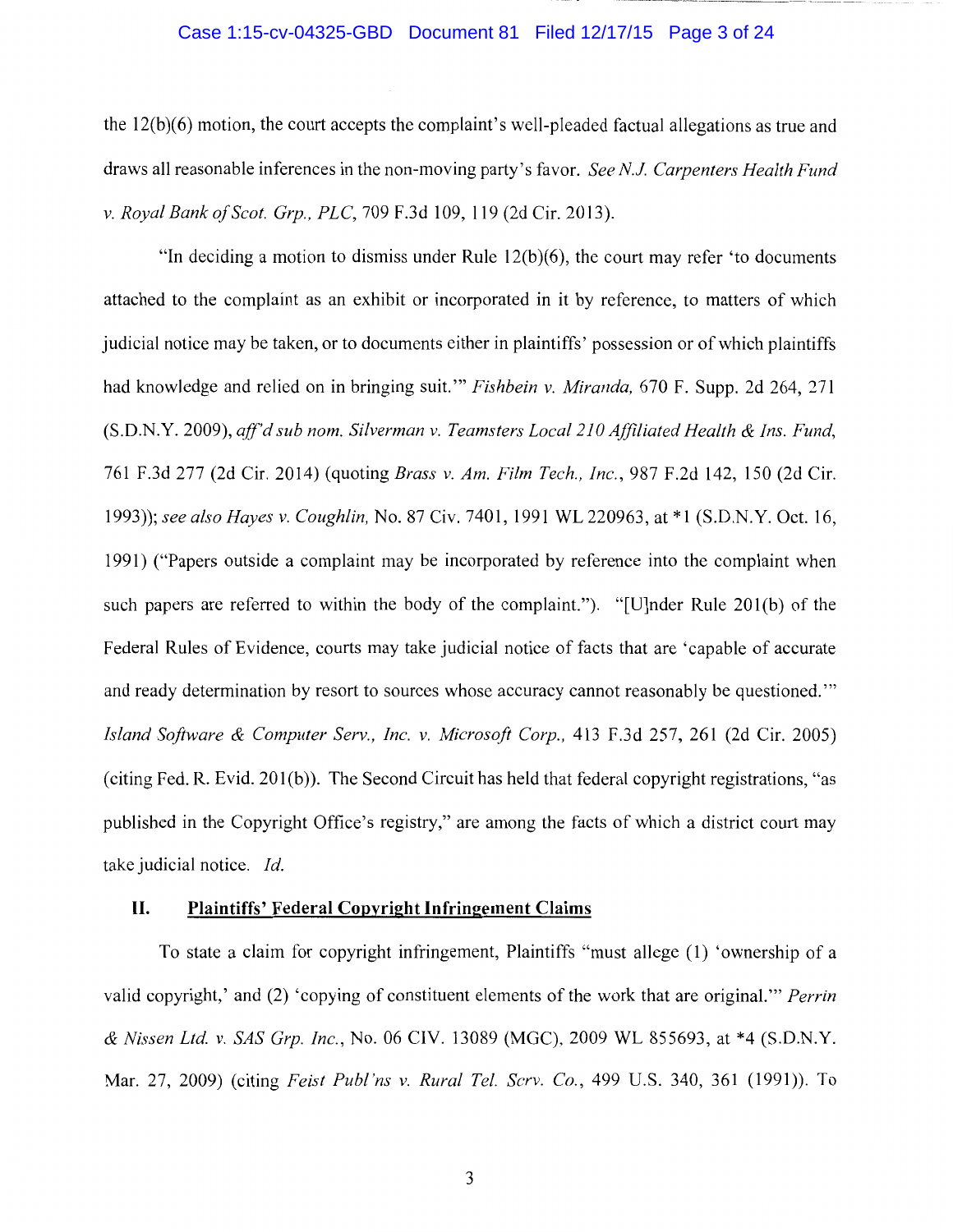## Case 1:15-cv-04325-GBD Document 81 Filed 12/17/15 Page 4 of 24

withstand Defendants' motion to dismiss, Plaintiffs must "plead[] factual content" for each element of the claim asserted such that "the court [can] draw the reasonable inference that the defendant is liable for the misconduct alleged." *Iqbal,* 556 U.S. at 678. However, "[n]either *Twombly* nor *Iqbal* requires a plaintiff in a copyright infringement action to plead specific evidence or extra facts beyond what is needed to make the claim plausible." *Ritani, LLC v. Aghjayan,* 880 F. Supp. 2d 425, 440 (S.D.N.Y. 2012) (internal quotation marks omitted).

Because the Routine and the films that published it, *One Night* and *The Naughty Nineties,*  were created before January 1, 1978, they are subject to the 1909 Act.<sup>2</sup> See 17 U.S.C. § 301(b)(2); *Martha Graham Sch.* & *Dance Found., Inc. v. Martha Graham Ctr. of Contemporary Dance, Inc.,*  380 F.3d 624, 633-34 (2d Cir. 2004) (citing *Playboy Enterprises, Inc. v. Dumas,* 53 F.3d 549, 553 (2d Cir. 1995) ). Under the 1909 Act, state common law copyright provided protection until first publication. *See Martha Graham,* 380 F.3d at 632-33 (citing 17 U.S.C. §§ 2, 10, 12, 19, 21, 24 (repealed); *Shoptalk,* 168 F.3d at 590). Thereafter the work was entitled to an initial twenty-eightyear term of statutory copyright, provided that adequate statutory notice was given at publication, or appropriate registration and deposit were made. *See id.* In the absence of adequate statutory notice at publication, a work was injected into the public domain. *See id.* If adequate statutory notice was given, then application for renewal made during the last year of the initial term extended the copyright for a renewal term of twenty-eight additional years. *See id.* 

<sup>&</sup>lt;sup>2</sup> This Court uses "published" as a term of art. Specifically, "'[P]ublication occurs when by consent of the copyright owner, the original or tangible copies of a work are sold, leased, loaned, given away, or otherwise made available to the general public .... "' *Shoptalk, Ltd. v. Concorde-New Horizons Corp.,*  168 F.3d 586, 590 (2d Cir. 1999) (quoting *Bartok v. Boosey* & *Hawkes, Inc.,* 523 F.2d 941, 945 (2d Cir. 1975)).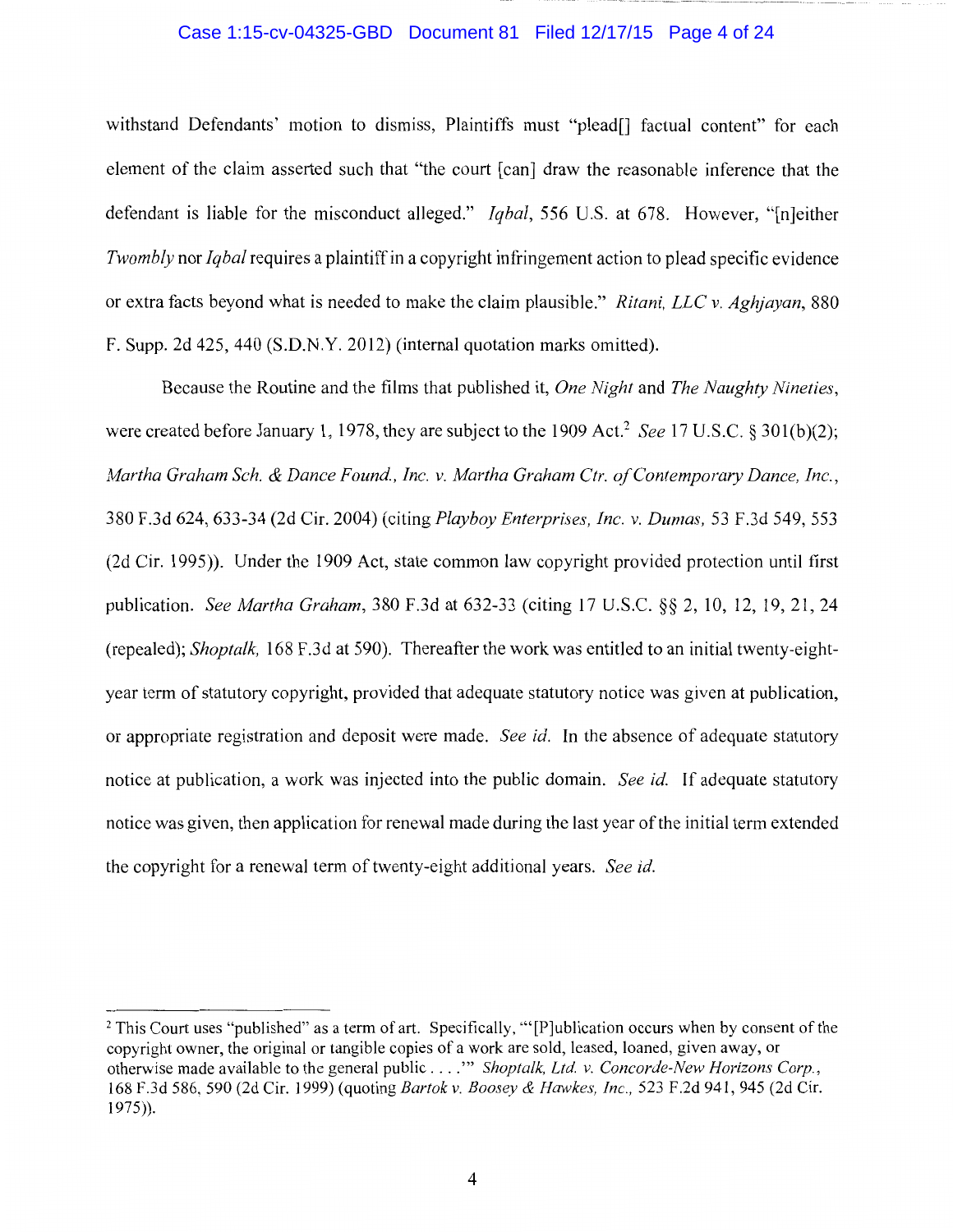# A. **Existence and Ownership of a Valid Copyright**

As a threshold matter, a federal infringement claim requires that Plaintiffs allege they possessed a valid copyright at the time of the alleged infringement. *See Perrin,* 2009 WL 855693, at \*4. Plaintiffs allege that Abbott and Costello first performed the Routine on March 24, 1938, as a live radio broadcast for *The Kate Smith Hour.* (Am. Compl. ~ 32.) However, in November 1940, the duo signed a "work-for-hire" agreement with Universal Pictures Company, Inc. ("UPC") that assigned to Universal "all the rights to the duo's performances of *Who's On First* in *One Night*  and *The Naughty Nineties.*"<sup>3</sup> (See Am. Compl. 143.) Plaintiffs thus allege that upon execution of the November 1940 Agreement, "Abbott and Costello expressly granted UPC the right to use [the Routine] in the 1940 Motion Picture[, *One Night in the Tropics ("One Night"),]* and also assigned their rights in the version that appeared in that motion picture." (Opp'n at 6; *see also* Am. Compl.

 $[\ldots]$ 

<sup>&</sup>lt;sup>3</sup> The relevant portions of Abbott and Costello's November 1940 agreement with Universal provide: *FIRST:* [T]he producer hereby engages and employs the Artists, severally and as a team ... . to render to the Producer their exclusive services as actors, performers and entertainers in the portrayal of such roles or parts as may be designated by the Producer in such photoplays as may be designated by the Producer, and further employs the Artists to render their services in consulting, advising, collaborating with and assisting the Producer in the preparation of stories and screen plays upon which such photoplays are to be based and in otherwise performing such services as many be required of them pursuant to the provisions of this agreement.

*FIFTH:* The Artists agree to furnish and make available to the Producer all literary and dramatic material and routines heretofore used by the Artists either on the radio or otherwise and now owned by the Artists, and the Producer shall have the right to use said material and routines to such extent as the Producer may desire in connection with any photoplay in which the Artists render their services hereunder and in connection with the advertising and exploitation of such photoplay. The Artists warrant that they know of no claims that the use of said material and routines or any part thereof as herein permitted will violate or infringe any copyright or any other right or rights of any other person, firm or corporation whatsoever.

<sup>(</sup>Rachman Decl. Ex. A at 1, 5; *see* Am. Compl.  $\P$  43.) While Plaintiffs did not append the November 1940 Contract to the Amended Complaint, they clearly referenced the agreement in the Amended Complaint. As such, this Court may look to the November 1940 Contract as incorporated by reference. *See Hayes,* 1991 WL 220963, at \*1 ("Papers outside a complaint may be incorporated by reference into the complaint when such papers are referred to within the body of the complaint.").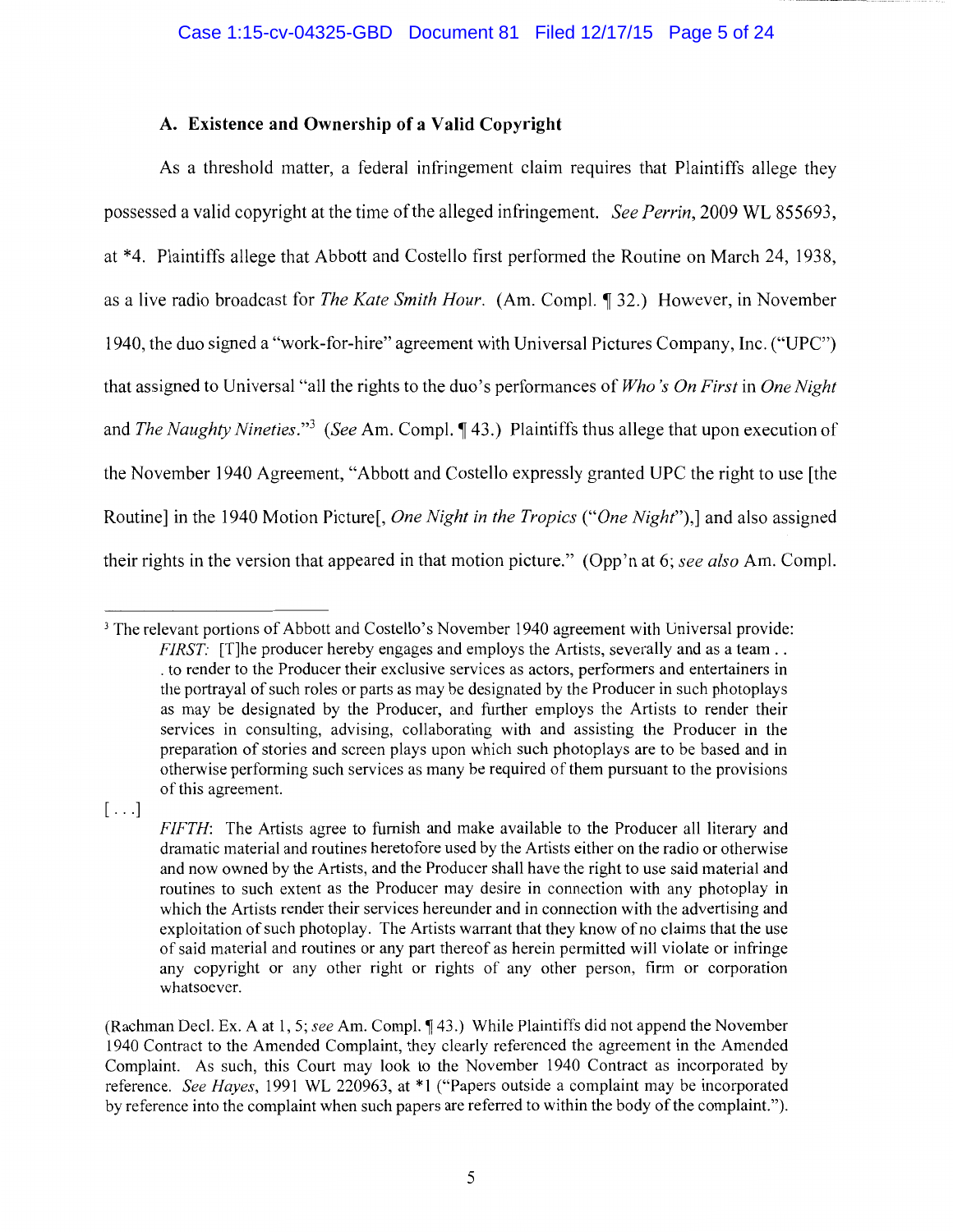## Case 1:15-cv-04325-GBD Document 81 Filed 12/17/15 Page 6 of 24

i-fi-f 43-44.) According to Plaintiffs, *One Night* was the first publication of the Routine relevant to copyright registration under the 1909 Copyright Act. *(See Am. Compl.* 142.) In 1945, Abbott and Costello then expanded the *One Night* version of the routine in another UPC film, *The Naughty Nineties. (See id.)* 

Plaintiffs further allege that as the assignees of the rights to the Routine, UPC registered *One Night* in 1940<sup>4</sup> and *The Naughty Nineties* in 1945<sup>5</sup> with the United States Copyright Office, and then timely renewed those two copyrights. *(See Am. Compl.* 11 43-45, Exs. 1-2; Opp'n at 12-17.) According to Plaintiffs, the 1970 Copyright Act and Sonny Bono Copyright Term Extension Act, 17 U.S.C. §§ 108, 203(a)(2), 30l(c), 302, 303, 304(c)(2), extended the protection afforded to the Routine as performed in the two movies another ninety-five years until 2035 and 2040, respectively. *(See Am. Comp.*  $\P$  47-48.)

Continuing along the chain of title, Plaintiffs allege that on March 12, 1984, Universal Pictures ("Universal"),<sup>6</sup> quitclaimed "all rights, title, and interest, under copyright or otherwise, in and to the *Who's on First* performance scenes in both *One Night* and *The Naughty Nineties* ... " to Abbott & Costello Enterprises ("ACE"), a general partnership formed by the duo's heirs. *(Id.*  **1.** So.) The quitclaim assignment, which Plaintiffs maintain made ACE the sole owner of the two copyrights at issue, can be found in Copyright Office Volume 3437 at page 851. *(See id.* 151; Ex. 3 at 2-3.) Upon ACE's dissolution, 50% of the copyrights' ownership was assigned to TCA, a corporation formed by Costello's heirs, 25% to Abbott's daughter, Vickie Abbott Wheeler, and

<sup>&</sup>lt;sup>4</sup> One Night in the Tropics' initial copyright registration number was LP 10042. *(See Am. Compl.* 144.) The 1967 renewal number was R 423759. *(See id.* 145).

<sup>&</sup>lt;sup>5</sup> The Naughty Nineties' initial copyright registration number was LP 13337. (See id. 144.) The 1972 renewal number was R 532048. *(See id.* 145).

<sup>6</sup> According to Plaintiffs, Universal is a division of Universal City Studios, Inc., the "successor to UPC."  $(Am. Compl. \P 50.)$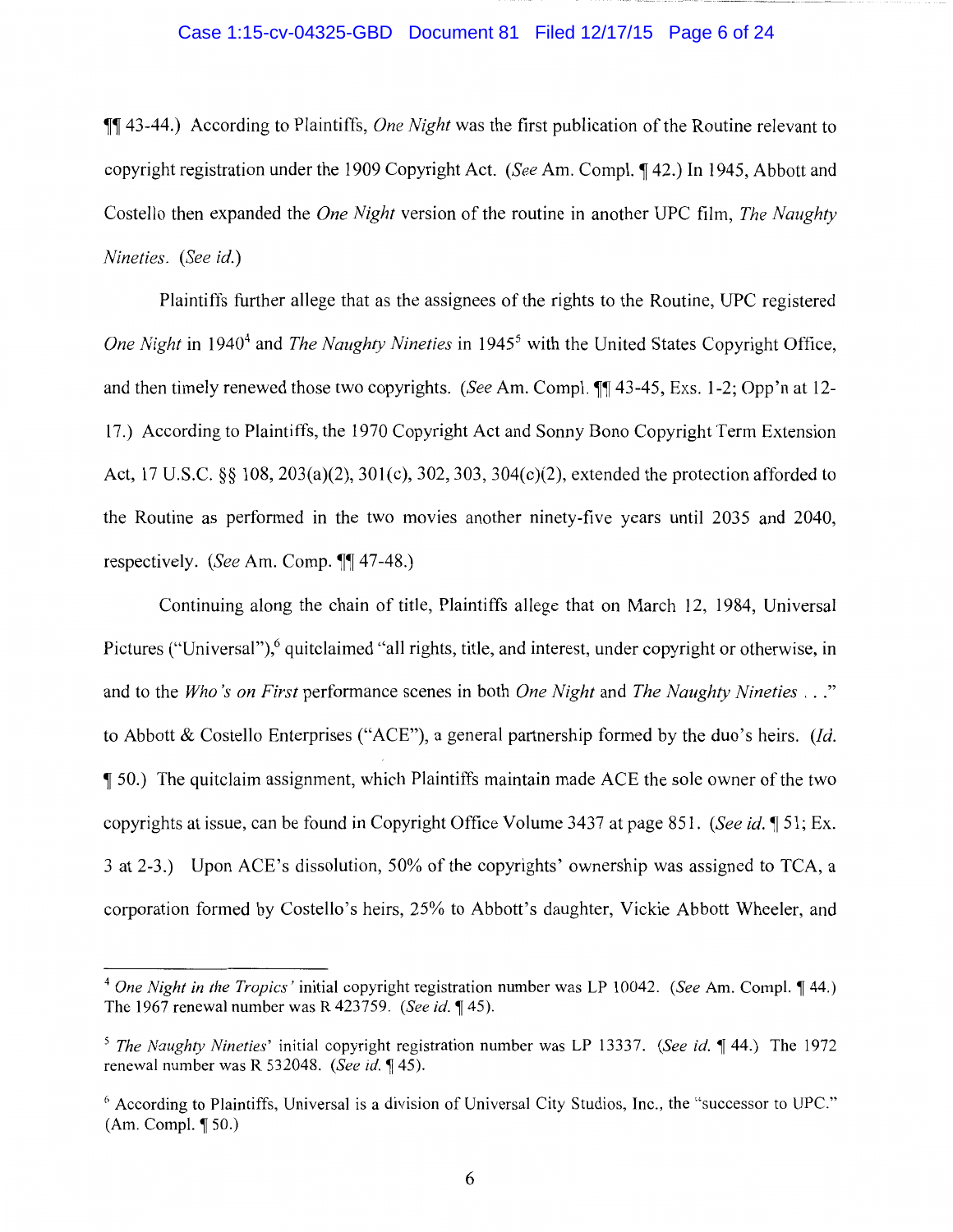25% to Abbott's son, Bud Abbott, Jr. *(See id.* <sup>1</sup>] 50, 54; Ex. 4.) After Bud Abbott, Jr.'s death in 1997, his daughter, Diana Abbott Colton, inherited his 25%. *(See Am. Compl.* 156.) Plaintiffs allege that Vickie Abbot Wheeler also transferred her 25% to her company, Hi Neighbor. *(See*  id.) Plaintiffs thus contend that a chain of title to the Routine's copyright has continuously existed, and that they are now its owners.

# **1. The Routine as Performed in** *The Kate Smith Hour*

Plaintiffs correctly contend that none of Abbott and Costello's pre-1940 radio and vaudeville performances of the Routine, including the *Kate Smith Hour* performance of the Routine, "were deemed a 'publication' for copyright purposes." (Opp'n at 9; Am. Compl. 142.) As this District has previously found, "[p ]ublic performance of a work is not considered a publication that divests an author of copyright protection." *Silverman v. CBS Inc.,* 632 F. Supp. 1344, 1350 (S.D.N.Y. 1986) (citing 1 *Nimmer§* 4.08[A]), *decision supplemented,* 675 F. Supp. 870 (S.D.N. Y. 1988), *aff'd in part, vacated in part,* 870 F .2d 40 (2d Cir. 1989). A "rendering of the performance before the microphone," such as Abbott and Costello's performance of the Routine on the radio show, *The Kate Smith Hour,* "cannot be held to be an abandonment of ownership to it by the proprietors or a dedication of it to the public at large." *Id.* at 1350 (internal quotations omitted). Thus, Abbott and Costello retained common law copyright protection of the Routine, as performed on *The Kate Smith Hour. See Shoptalk,* 168 F.3d at 590 (stating that the 1909 Act "'specifically exempt[ ed] from coverage (and from preemption) the common-law right of an author of an unpublished work"') (quoting *Roy Export Company Establishment of Vaduz, Liechtenstein v. Columbia Broadcasting System, Inc.,* 672 F .2d 1095, 1101 (2d Cir. 1982) (internal quotation marks omitted)).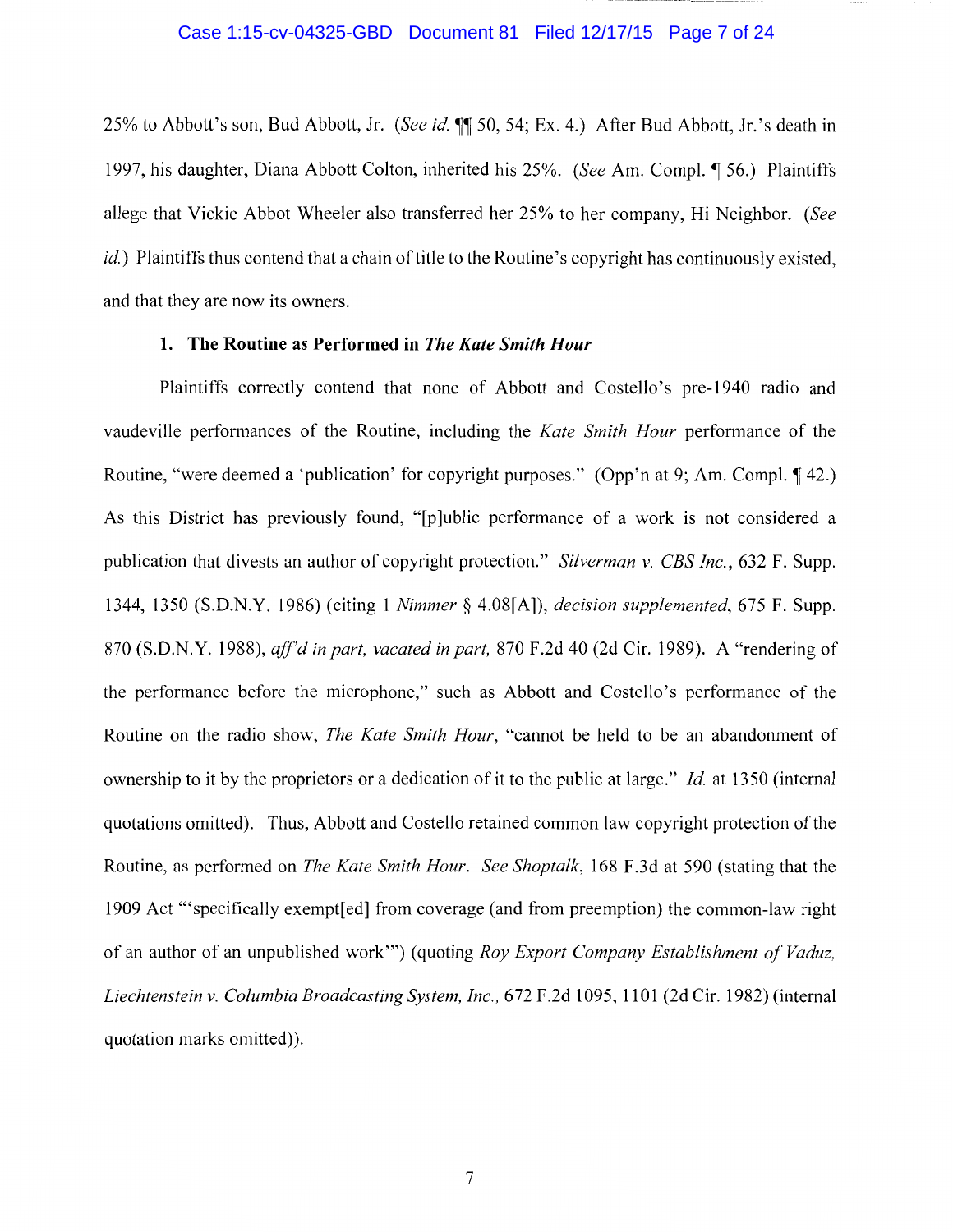## Case 1:15-cv-04325-GBD Document 81 Filed 12/17/15 Page 8 of 24

Defendants conjecture that the contents of the Routine as performed on *The Kate Smith Hour* are unknown, as are Abbott and Costello's rights to the Routine in relation to *The Kate Smith Hour,* where the duo made regular appearances. *(See* Tr. 3:13-25; Mem. at 5-6.) However, on a motion to dismiss, all that is required is that Plaintiffs allege facts that allow this Court to draw a reasonable inference in Plaintiffs favor. *See N.J. Carpenters Health Fund*, 709 F.3d at 119. Accordingly, the radio broadcast of the Routine did not constitute a publication and did not divest Abbott and Costello of their common law copyright in the Routine.

# **2. Assignment of the Common Law Copyright in the Routine to UPC**

A valid assignment of statutory copyright requires a writing, *Martha Graham,* 380 F.3d at 643 (citing 17 U.S.C. § 204(a)); *Jasper v. Bovina Music, Inc.,* 314 F.3d 42, 46--47 (2d Cir. 2002). However, courts in this Circuit "have ruled that assignments of common law copyright need not be in writing." *See id.* (citing *Houghton Mifjlin Co. v. Stackpole Sons, Inc.,* 104 F.2d 306, 311 (2d Cir. 1939) (finding that German possession of Adolf Hitler's *Mein Kampf* manuscript sufficed to imply assignment of common law copyright)); *Epoch Producing Corp. v. Killiam Shows, Inc.,* 522 F.2d 737, 747 (2d Cir. 1975) (noting that assignment need not be in writing) (citing *Dave Grossman Designs, Inc. v. Bartin,* 347 F. Supp. 1150, 1154 (N.D. Ill. 1972)); *see also Siegel v. Warner Bros. Entm 't. Inc.,* 658 F. Supp. 2d 1036, 1086 (C.D. Cal. 2009) ("[D]uring the time the 1909 Act was in effect, at common law, a copyright was capable of assignment so as to completely divest the author of his rights, 'without the necessity of observing any formalities."' (quoting *Urantia Foundation v. Maaherra,* 114 F.3d 955, 960 (9th Cir. 1997))). Thus, "[t]he assignee of an author's common law copyright might by virtue of such assignment, claim statutory copyright." *Siegel,* 658 F. Supp. 2d at 1085. Furthermore, such an assignment could be oral or could be implied from the parties' conduct. *See id.* (concluding that agreements and actions can indicate an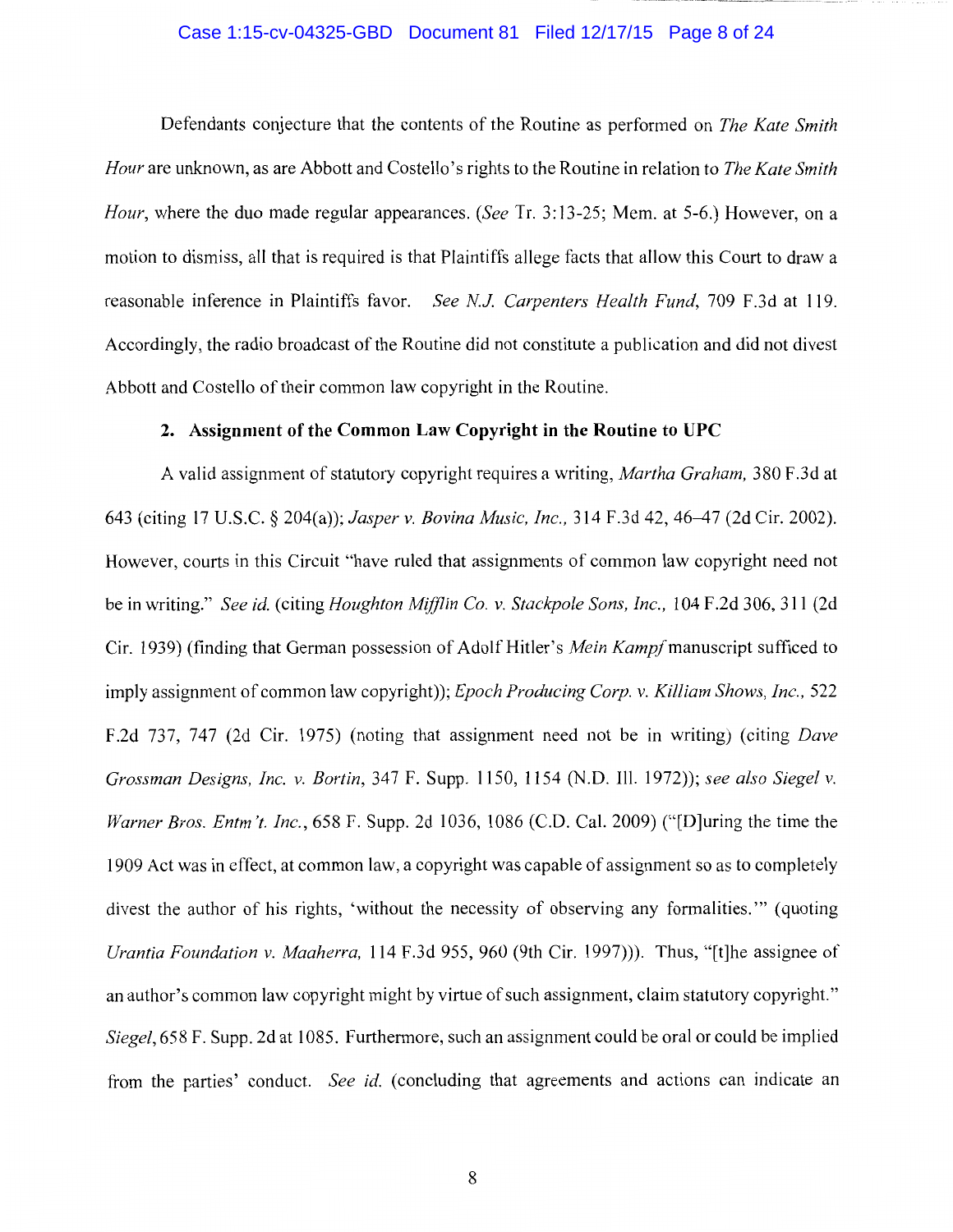## Case 1:15-cv-04325-GBD Document 81 Filed 12/17/15 Page 9 of 24

assignment of the initial and renewal copyright term) (citing *Jerry Vogel Music Co. v. Warner Bros., Inc.,* 535 F. Supp. 172 (S.D.N.Y. 1982); *Van Cleef* & *Arpels, Inc. v. Schechter,* 308 F. Supp. 674 (S.D.N.Y. 1969)).

According to Plaintiffs, Abbot and Costello "granted their pre-existing common law copyright in *Who's on First* to UPC." (Opp'n at 9.) As alleged by Plaintiffs, "Paragraph Fifth" of the November 1940 Agreement between UPC and the duo provides:

The Artists *agree to furnish and make available to the Producer all literary and dramatic material and routines heretofore used by the Artists either on the radio or otherwise and now owned by the Artists,* and the Producer shall have the right to use said material and routines to such extent as the Producer may desire in connection with any photoplay in which the Artists render their services hereunder and in connection with the advertising and exploitation of such photoplay.

(Rachman Deel. Ex. A at 5 (emphasis added).) The contract language, together with UPC's subsequent registration of the copyrights for *One Night* and, later *The Naughty Nineties,* constitutes an implied assignment of the initial copyright from Abbott and Costello. *See Siegel,* 658 F. Supp. 2d at 1086 ("Although the words 'assign' or 'transfer do not appear in the ... agreement, such an intent was demonstrated by other language contained in the agreement .... Such expressed receipt of the 'original' material in question and the ability to license that material is not the language used to describe the recipient of a mere license to the material in question, but as one of an assignee.") Furthermore, for Abbott and Costello not to register a copyright to the Routine as performed in *One Night* and *The Naughty Nineties* after executing the November 1940 contract is consistent with an assignment of the copyright to UPC. *(See* Opp'n at 17-18.)

Defendants contend that Abbott and Costello did not assign or grant UPC all of their rights in the Routine, but rather gave UPC a license. *(See* Mem. at 14.) Defendants support their argument with contractual language stating that Abbott and Costello "reserve<sup>[d]</sup> the right to use on the radio and in person appearances authorized under the terms of this agreement." (Rachman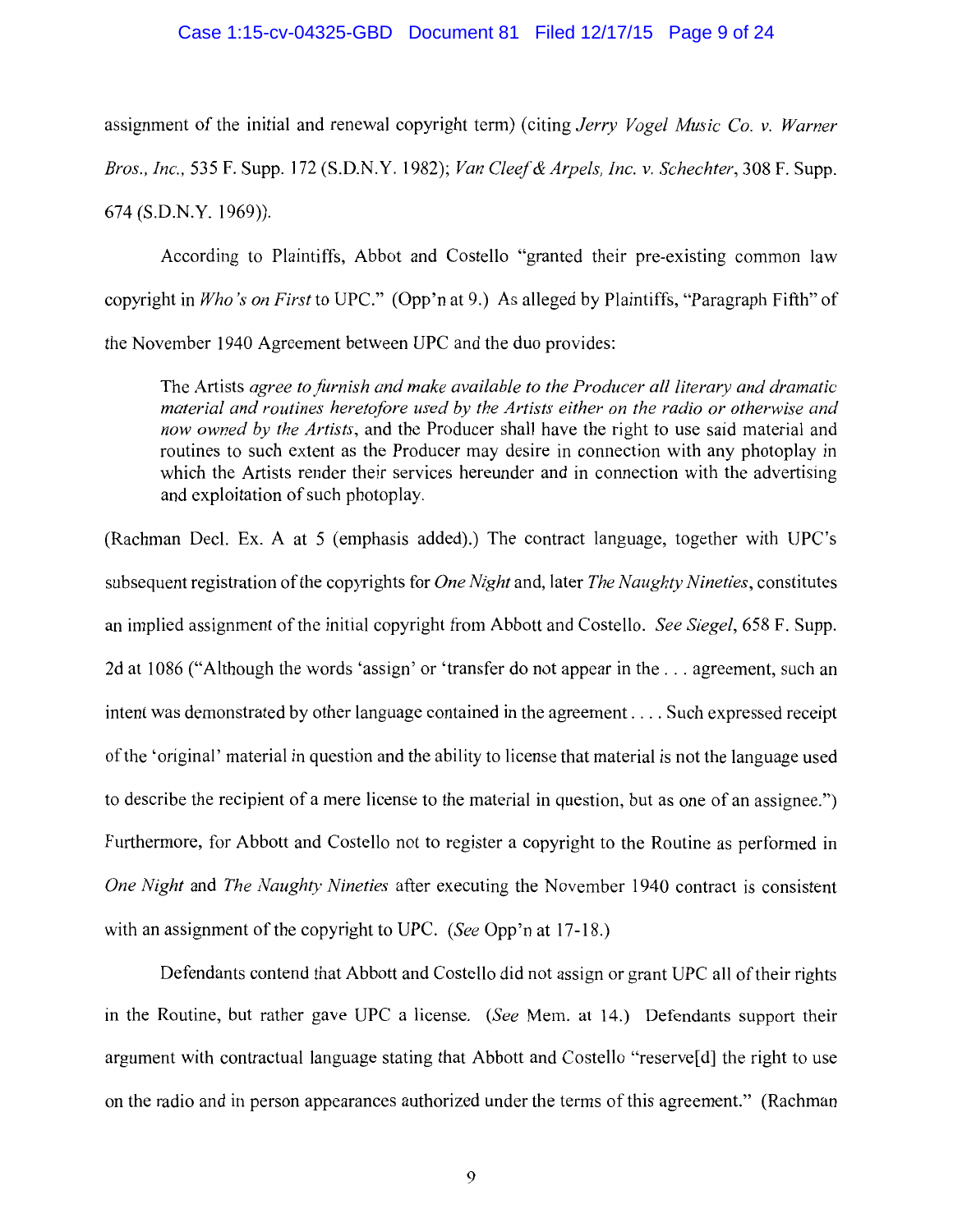## Case 1:15-cv-04325-GBD Document 81 Filed 12/17/15 Page 10 of 24

Deel., Ex. A at 5; Tr. at 14:14-16:8.) Defendants also argue that "Abbott and Costello's personal registration of the script of the 1944 Radio Version fortifies the conclusion that no ownership of the Routine or of other preexisting [Abbott and Costello] routines had vested in Universal Studios." (Mem. at 14-15; Tr. at 14:16-15:19, 32:17-33:1.)

The language of the November 1940 contract does not explicitly state that Abbott and Costello were keeping ownership of the copyright. *(See* Rachman Deel., Ex. A at 5-6.) Retaining a "right to use" material is not the equivalent of retaining a copyright. *See Jim Henson Prods., Inc. v. John T. Brady & Assocs.*, 16 F. Supp. 2d 259, 277 (S.D.N.Y. 1997). Courts in this District have contemplated this difference, noting that "there [i]s the strongest presumption that even when an author transferred the copyright in a work in which a character was fully delineated, the author retained the right to use the character in sequels or other works." *Id.* 

Defendants also attempt to introduce a purported 1944 copyright registration of an unspecified "Abbott and Costello Baseball Routine," made in the name of the artists, as proof of behavior inconsistent with an assignment of the copyright to UPC. (Lawless Deel., Ex. B; Tr. at 18:5-22., 34:25-35:2.) Even if this Court were to take judicial notice of the purported 1944 Copyright Registration, its existence does not render Plaintiffs' factual allegations implausible. As this Court noted during oral argument, Abbott and Costello could have mistakenly believed they owned the copyright to the Routine when (and if) they registered the Routine in 1944, even though they gave up the copyright ownership with the November 1940 Agreement. *(See* Tr. at 19:5-12.) As this Court must accept the Amended Complaint's factual allegations as true and draw all reasonable inferences in the non-moving party's favor, it is certainly plausible and is sufficiently alleged that Abbott and Costello assigned their common law copyright in the Routine to UPC. *See NJ. Carpenters Health Fund,* 709 F.3d at 119.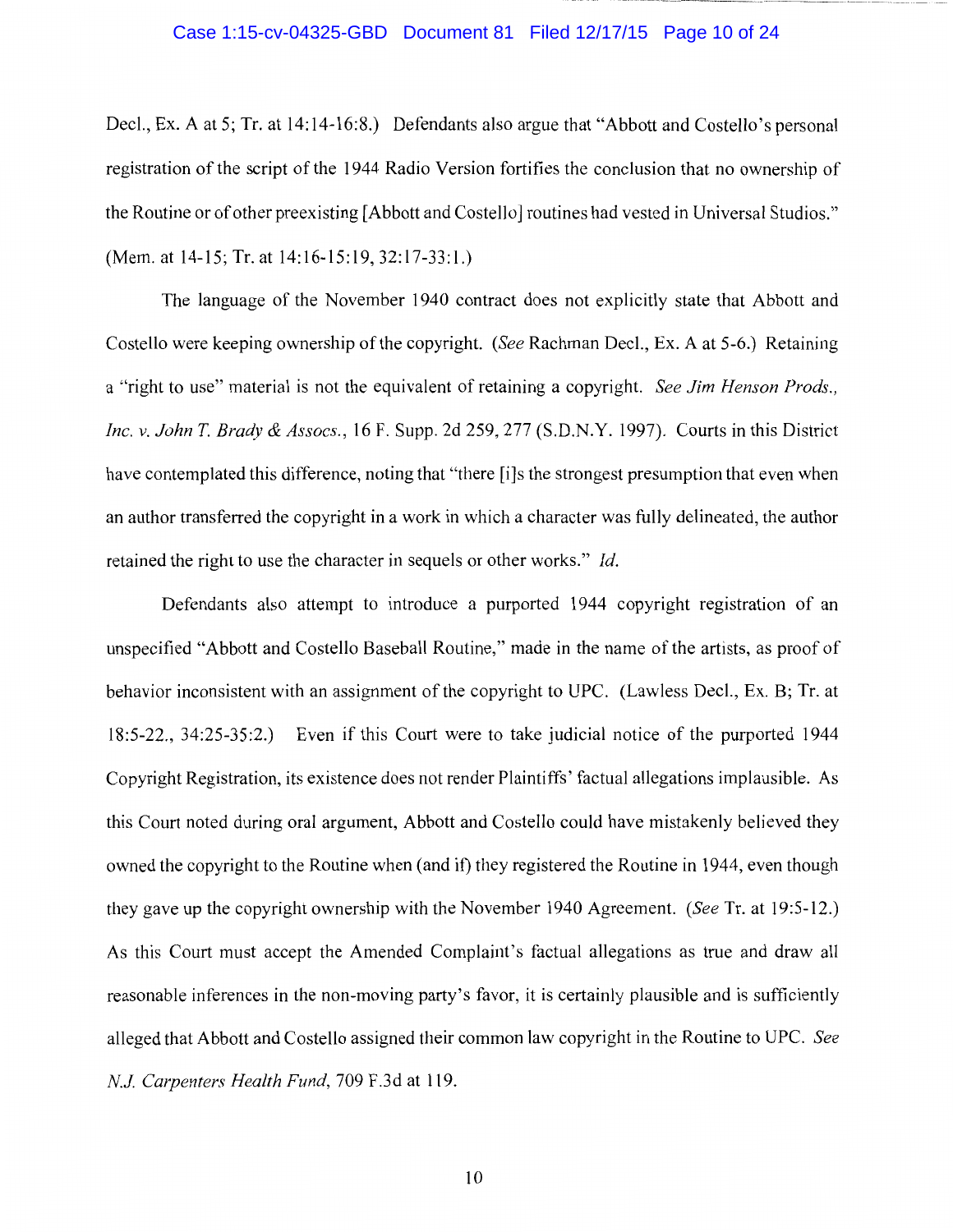# **3. First Publication in a Derivative Work, the 1940 Film,** *One Night in the Tropics*

As previously noted, "publication occurs when by consent of the copyright owner, the original or tangible copies of a work are sold, leased, loaned, given away, or otherwise made available to the general public .... " *Shoptalk,* 168 F.3d at 590 (quoting *Bartok v. Boosey* & *Hawkes, Inc.,* 523 F.2d 941, 945 (2d Cir. 1975) (internal quotations omitted)). Release of a motion picture is indeed a well-recognized form of publication for purposes of copyright law. *See, e.g., Richlin v. Metro-Goldwyn-Mayer Pictures, Inc.,* 531 F.3d 962, 972 (9th Cir. 2008) (finding that an unpublished movie treatment was "published by virtue of the release and distribution of the Motion Picture" based upon that treatment).<sup>7</sup> In this case, *One Night* and *The Naughty Nineties* constitute publications of derivative works. Derivative works are "[ c ]ompilations or abridgments, adaptations, arrangements dramatizations, translations, or other versions of works in the public domain or of copyrighted works." *Shoptalk,* 168 F.3d at 591.

When a previously unpublished work is "embodied in a [derivative] motion picture, so much of the [underlying work] as is disclosed in the motion picture is published when the motion picture is published." *Shoptalk,* 168 F.3d at 592. Therefore, when, as Plaintiffs allege, UPC released *One Night* in 1940 for public consumption, *see id.,* it was also "the first time that [the Routine] was published." (Opp'n at 9; Am. Compl.  $\P$  42).

Viewing the alleged facts in the light most favorable to the Plaintiffs, UPC's registration of the initial copyrights in *One Night* in its name was "therefore the first time that it obtained [statutory] copyright under the 1909 Act[,] upon UPC's registration with the Copyright Office." (Opp'n at 9; Am. Compl.  $\P$  42). Specifically, the portion of the pre-existing Routine published in *One Night* was covered by the copyrights owned and registered by UPC. *See Shoptalk,* 168 F .3d

<sup>7</sup> Neither Plaintiffs' nor Defendants' briefing explicitly addressed the underlying common law copyright in the 1938 broadcast of the Routine and the effects of publication upon the common law protection.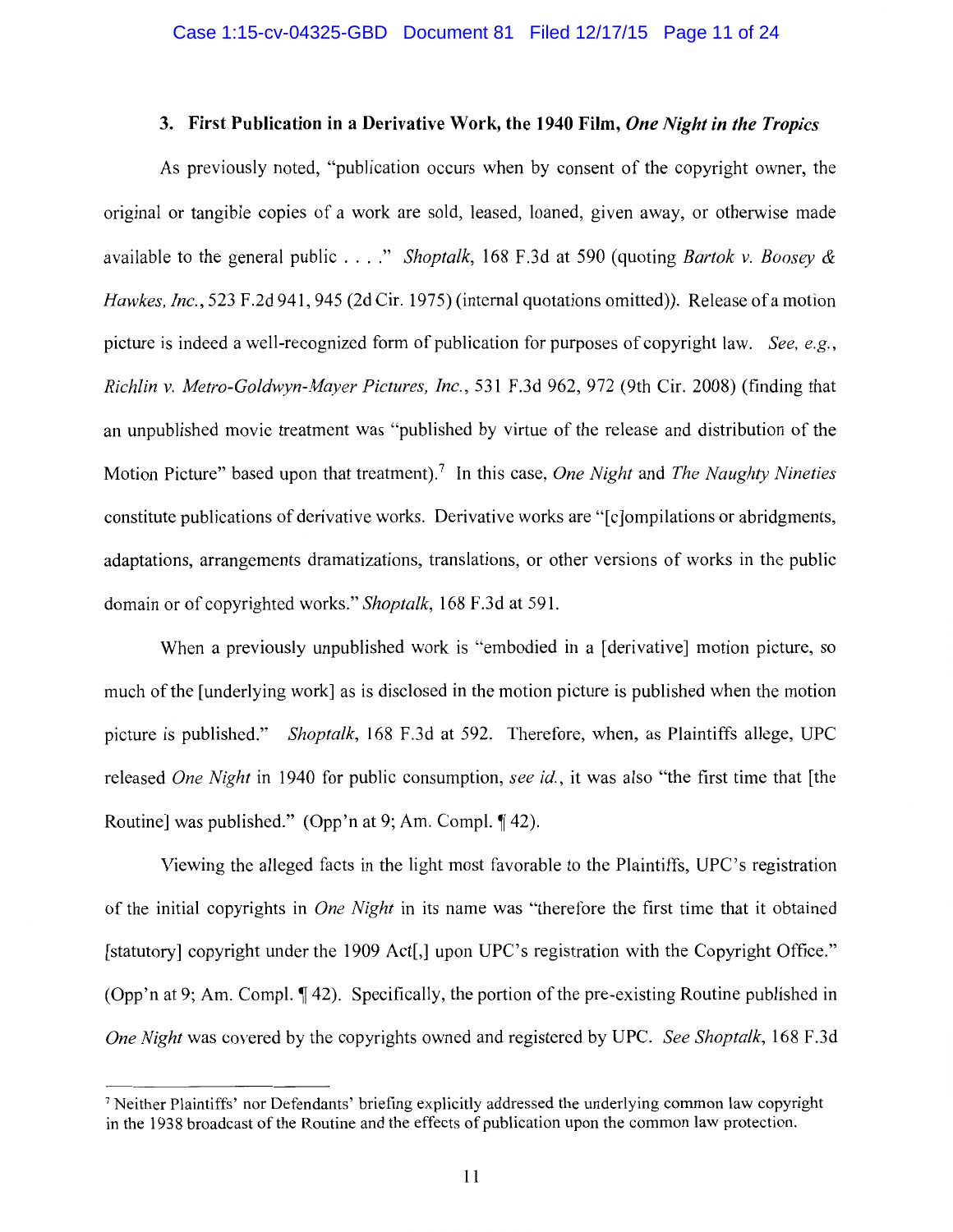### Case 1:15-cv-04325-GBD Document 81 Filed 12/17/15 Page 12 of 24

at 592. The publication of the Routine within the film, therefore, extinguished whatever common law copyright Abbott and Costello had in the unpublished version of the Routine and had later assigned to UPC. *See Shoptalk,* 168 F.3d 586, 590, 591-92 (2d Cir. 1999) (holding that "because 'a single work cannot be protected from copying under both federal and state law'" simultaneously, "the securing of a statutory copyright, either by general publication with a proper notice or by registration of the work, ended the common-law protection") (quoting *Roy Exp.*, 672 F.2d 1095, 1101 n.13 (2d Cir. 1982)); *see also, Sanga Music, Inc. v. EM! Blackwood Music, Inc.,* 55 F.3d 756, 758 (2d Cir. 1995).

# 4. Portions of the Routine Covered by the *One Night* and *the Naughty Nineties*  Copyrights

Under the 1909 Act, "derivative works are explicitly included in the subject matter of copyright by the 1909 Copyright Act." *Tempo Music, Inc. v. Famous Music Corp.,* 838 F. Supp. 162, 168 (S.D.N.Y. 1993) (citing 17 U.S.C. § 7). However, to extend protection to derivative works, "[f]irst, the original aspects of a derivative work must be more than trivial. Second, the scope of protection afforded a derivative work must reflect the degree to which it relies on preexisting material and must not in any way affect the scope of any copyright protection in that preexisting material." *Id.* at 167-168 (citing *Durham Indus., Inc. v. Tomy Corp.,* 630 F.2d 905, 909 (2d Cir. 1980); 17 U.S.C. § 7). "Absent a genuine difference between the underlying work of art and the copy of it for which protection is sought, the public interest in promoting progress in the arts—indeed, the constitutional demand . . . could hardly be served." *Id.* at 170.

Defendants concede that Plaintiffs have established a chain of title "to the newly created material" added to the Routine in *One Night* that differed from the *Kate Smith Hour* performance. *(See* Tr. at 27: 19-25.) However, Defendants argue that the original aspects of the derivative work-the version of the Routine in *One Night-are* trivial. *(See* Mem. at 9-10). Because the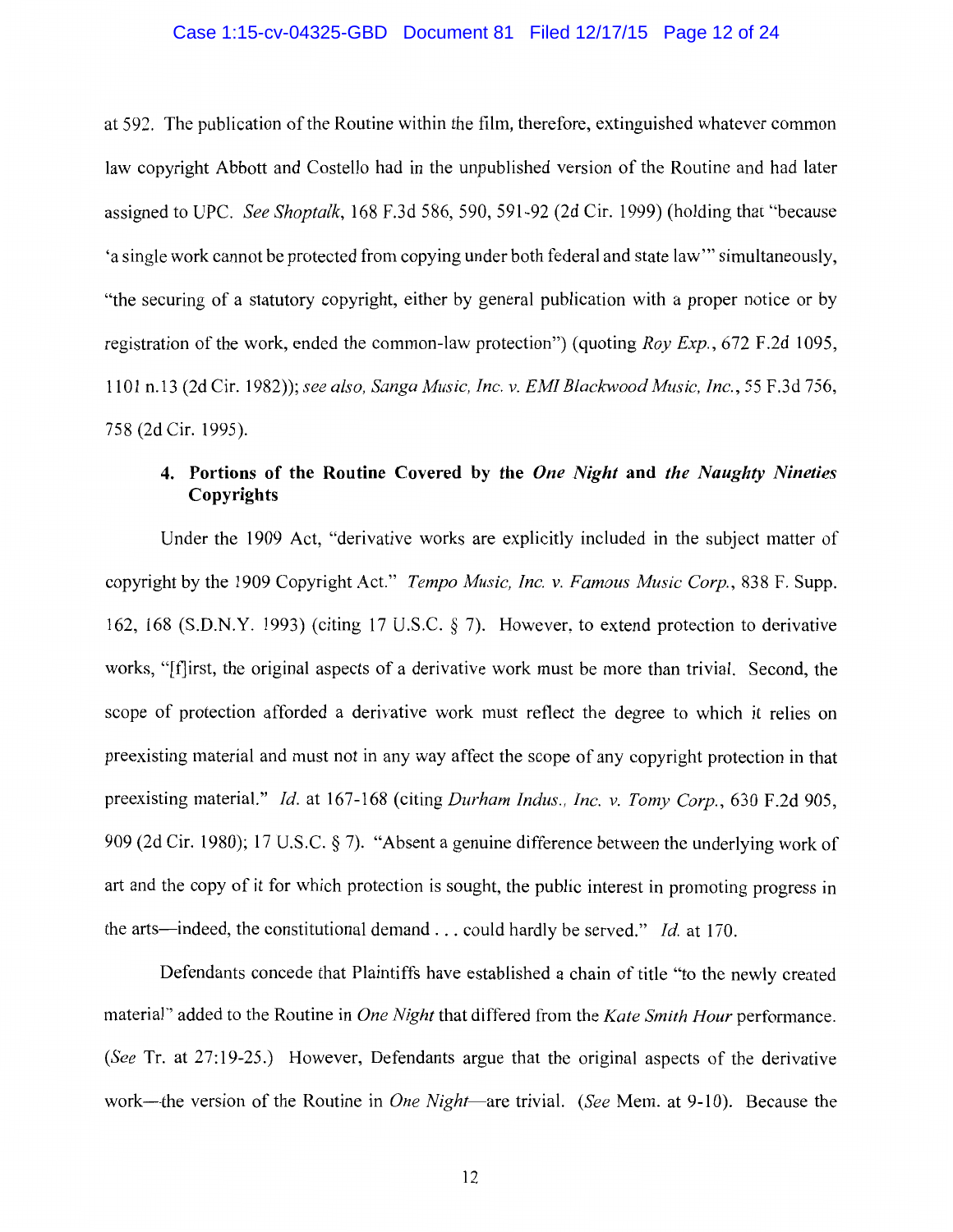## Case 1:15-cv-04325-GBD Document 81 Filed 12/17/15 Page 13 of 24

Routine did not change substantially between the 1938 and 1940 performances, according to Defendants, the Routine remained protected by either the underlying copyright in the Routine or UPC's copyright registration of *One Night* only "for the initial term of copyright through 1968 .... " (Mem. at 9, 15.) Defendants contend that after 1968 Abbott and Costello's heirs were required to register a renewal of the copyright to the Routine. *(Id.* at 15.) Given the plausible allegation that Abbott and Costello assigned their common law copyright in the Routine to UPC with the 1940 Agreement, Defendants argument that the duo's heirs had to register a renewal of the copyright is unavailing.

Because as much of the 1938 Routine as was disclosed in the motion picture was published when the motion picture was published, and because the law treats motion pictures as a unitary works, the copyrights in *One Night* and *The Naughty Nineties* that UPC registered "merged" the Routine with the films. *See 16 Casa Duse, LLC v. Merkin,* 791F.3d247, 257-58 (2d Cir. 2015) (holding that because "[f]ilmmaking is a collaborative process typically involving artistic contributions from large numbers of people," statutory copyright in the film itself could be undermined if"copyright subsisted separately in each of their contributions to the completed film" (citing *Richlin,* 531 F.3d at 975 ("A motion picture is a work to which many contribute; however, those contributions ultimately merge to create a unitary whole."))); *see also Garcia v. Google, Inc.,* 786 F.3d 733, 743 (9th Cir. 2015) ("Untangling the complex, difficult-to-access, and often phantom chain of title to tens, hundreds, or even thousands of standalone copyrights [in a film] is a task that could tie the distribution chain in knots."). Thus, Plaintiffs have sufficiently alleged a continuous chain of title encompassing the Routine.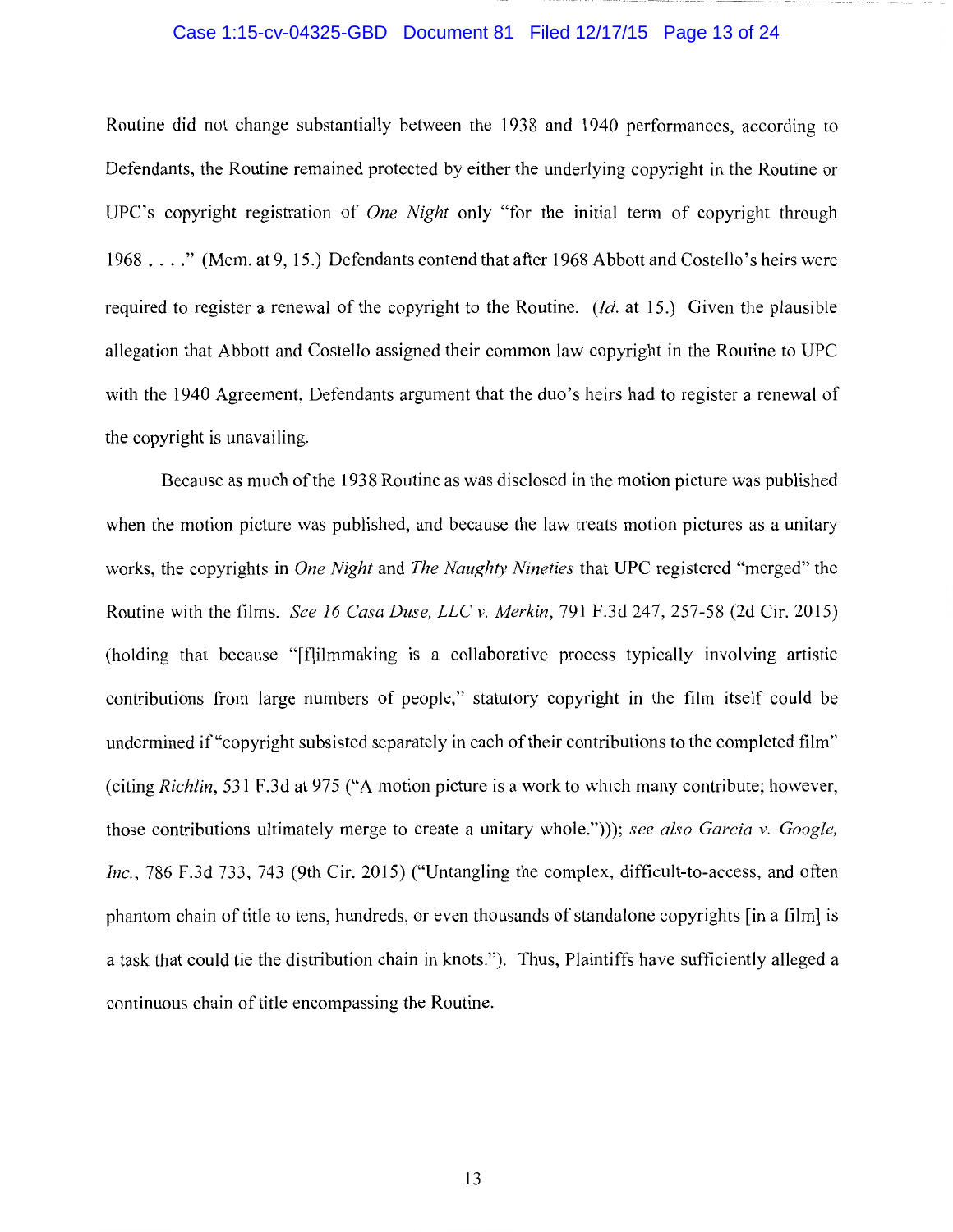# **B. Infringing Use**

The second element of a copyright infringement claim that Plaintiffs must allege is that Defendants "cop[ied] constituent elements of the work that are original." *Perrin,* 2009 WL 855693, at \*4. "To demonstrate unauthorized copying, the plaintiff must first 'show that his work was actually copied'; second, he must establish 'substantial similarity' or that 'the copying amounts to an improper or unlawful appropriation."' *Cooley v. Penguin Grp. (USA) Inc.,* 31 F. Supp. 3d 599, 605-06 (S.D.N.Y. 2014), as corrected (July 14, 2014) (quoting *Tufenkian Import/Export Ventures, Inc. v. Einstein Moomjy, Inc.,* 338 F.3d 127, 131 (2d Cir. 2003)) (internal quotation marks omitted)).

Here, Defendants concede that they use part of the Routine in *Hand to God,* characterizing the use as "part of a sophisticated artistic expression." (Mem. at 2.) Specifically, Jason, the play's shy and repressed main character, finds a creative escape from his religious small-town life through his hand sock-puppet, named Tyrone. *(See Am. Compl.* **158.)** Initially, Jason used Tyrone for his church's "Christian Puppet Minstry," led by his mother. *(See id.* 161 (citing Marilyn Stasio, *Broadway Review: Hand to God,* VARIETY (Apr. 7, 2015), http://variety.com/2015/legit/ reviews/hand-to-god-review-broadway-1201467612/.)) Over the course of the play, Tyrone, the puppet, begins to develop a life of its own, possibly due to demonic possession. *(See* Mem. at 4.) About fifteen minutes into the play, Jason attempts to impress his crush, Jessica, by performing about one minute and seven seconds of the Routine, with Tyrone as Costello and Jason as Abbott. *(See Am. Compl.* **1** 65-66, 75.) Impressed, Jessica asks Jason if he made up the dialogue himself, and he says "yes." *(See id.)* The audience is intended to recognize the famous Abbott and Costello sketch and find humor when Tyrone, the puppet, calls Jason a liar and tells Jessica that the sketch "is a 'famous routine from the Fifties."' *(See id.* at 64, Ex. 5 at 22-24; Mem. at 3.) The puppet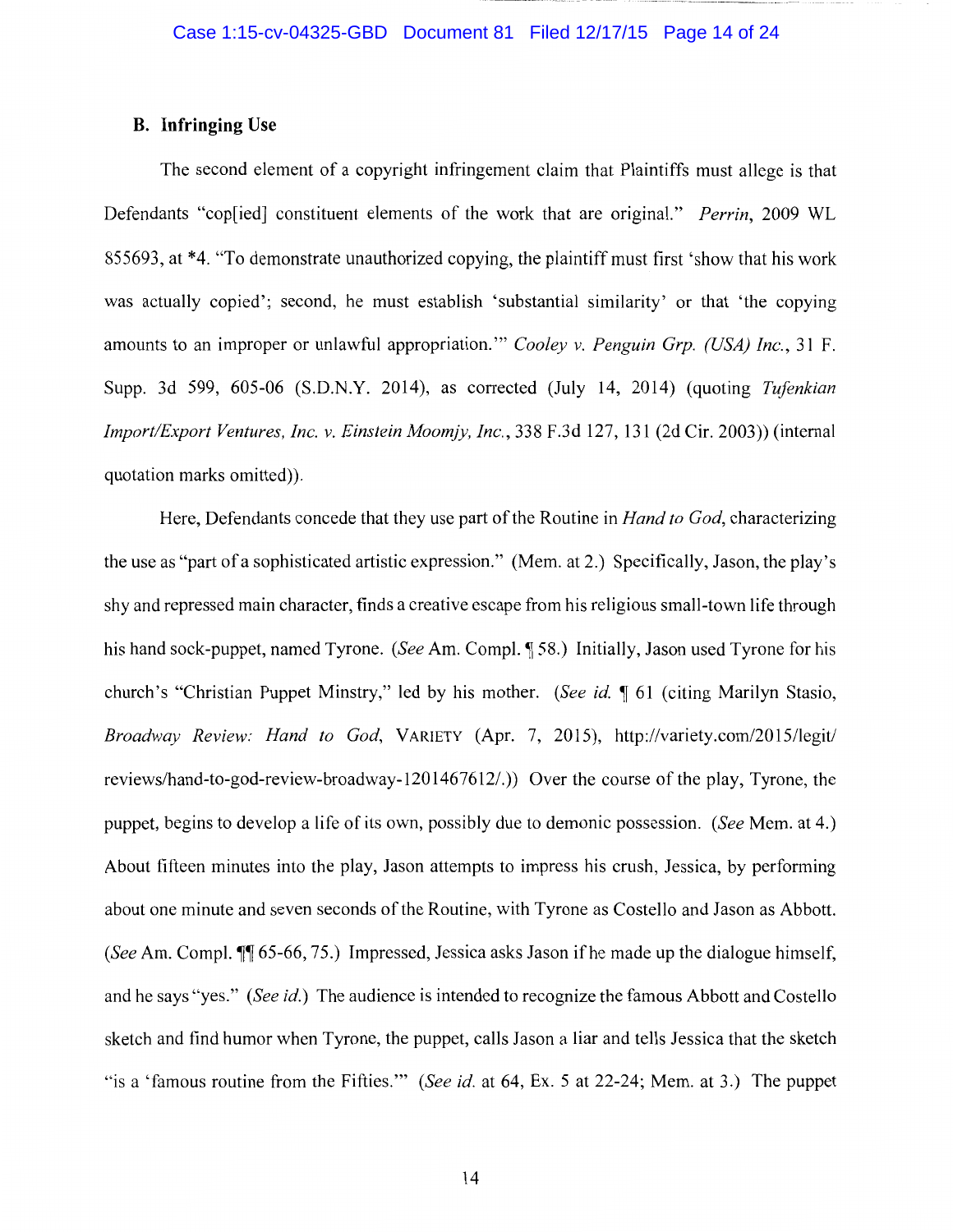## Case 1:15-cv-04325-GBD Document 81 Filed 12/17/15 Page 15 of 24

proceeds to insult Jessica, saying, "You'd know that if you weren't so stupid," and then exposes Jason's feelings for Jessica. (Mem. at 3; Am. Compl. Ex. 5 at 24 ("It doesn't matter because he thinks you're hot.").) Providing a contrast with the soft-spoken Jason, the puppet Tyrone's outrageous and subversive behavior escalates over the course of the play, and its post-Routine outburst provides a starting point for the gradual exposure of the darker side of Jason's personality. *(See* Mem. at 3-4.)

# **1. Fair Use Defense**

Given Defendants' concession that they used part of the Routine, as performed in *One Night* and *The Naughty Nineties,* the relevant inquiry is whether the scene in *Hand to God* is nonetheless a noninfringing "fair use" of the Routine.

Congress passed the Copyright Act "'[t]o promote the Progress of Science and useful Arts,' U.S. Const. art. I, § 8, cl. 8, 'by granting authors a limited monopoly over (and thus the opportunity to profit from) the dissemination of their original works of authorship."' *BWP Media USA, Inc. v. Gossip Cop Media, LLC,* 87 F. Supp. 3d 499, 504-05 (S.D.N.Y. 2015) (citing *Authors Guild, Inc. v. HathiTrust,* 755 F.3d 87, 95 (2d Cir. 2014)). However, Congress also recognized that giving authors total control over their own works might not always expand public knowledge, but in fact limit it. *See Authors Guild v. Google, Inc.,* 804 F .3d 202, 212 (2d Cir. 2015). Thus, the doctrine of fair use developed, and was eventually reflected in § 107 of the Copyright Act of 1976, authorizing the public to draw upon copyrighted materials without the permission of the copyright holder in certain circumstances. *See BWP Media USA,* 87 F. Supp. 3d at 504-05. <sup>8</sup>

<sup>&</sup>lt;sup>8</sup> As to whether the fair use inquiry is appropriate for a motion to dismiss, under certain circumstances, it is sometimes possible to resolve this mixed question of law and fact at this stage of the proceedings. *BWP Media USA, Inc.,* 87 F. Supp. 3d at 505. In such circumstances, "the only two pieces of evidence needed to decide the question of fair use ... are the original version and the allegedly infringing work."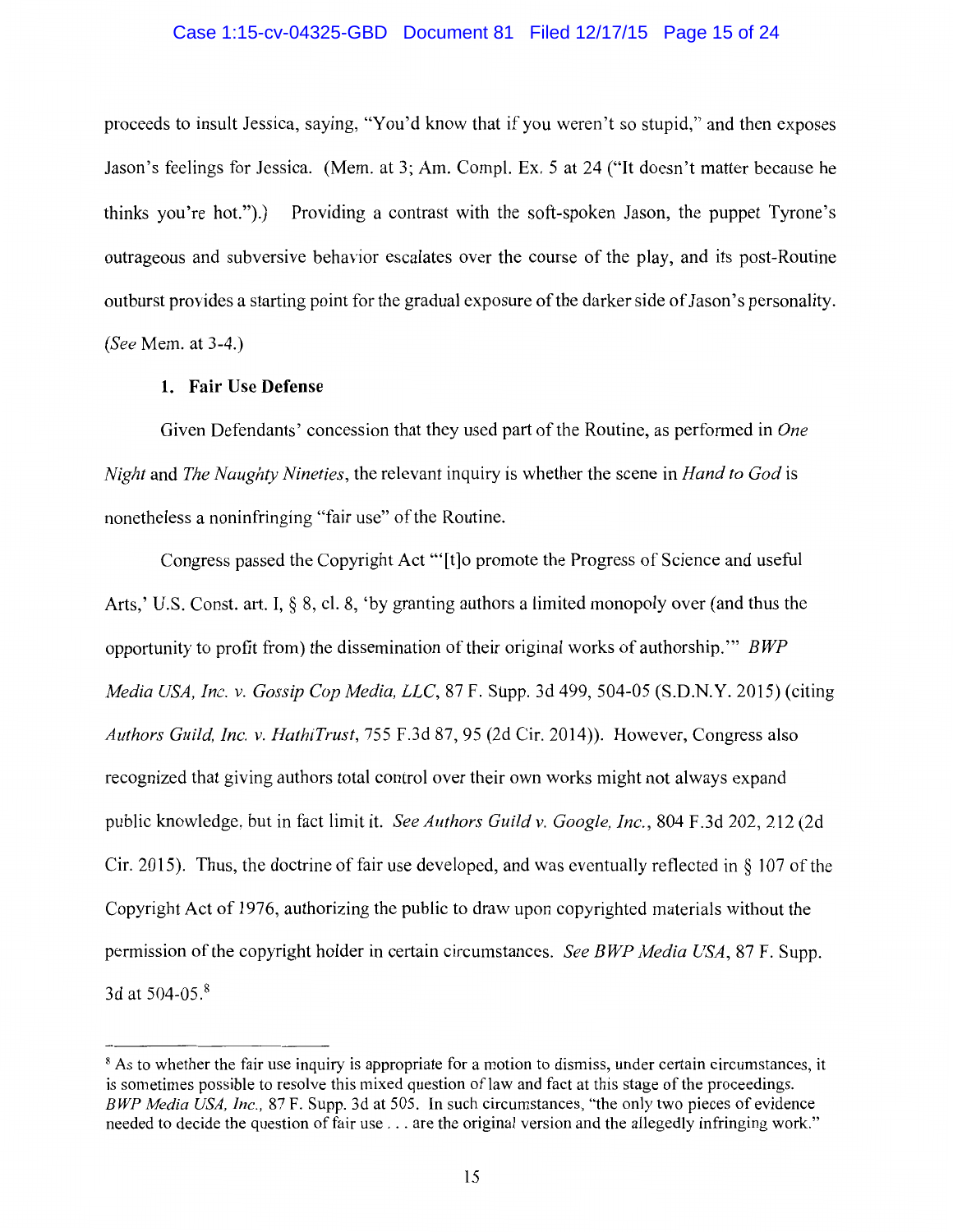# Case 1:15-cv-04325-GBD Document 81 Filed 12/17/15 Page 16 of 24

Determining fair use is "an open-ended and context-sensitive inquiry," *id.* (internal quotations omitted), requiring this Court to weigh four nonexclusive factors to determine whether a given use is fair:

( 1) the purpose and character of the use, including whether such use is of a commercial nature or is for nonprofit educational purposes;

(2) the nature of the copyrighted work;

(3) the amount and substantiality of the portion used in relation to the copyrighted work as a whole; and

( 4) the effect of the use upon the potential market for or value of the copyrighted work.

17 U.S.C. § 107. It is well-established in this Circuit that fair use analysis always "calls

for a case-by-case analysis." *Bill Graham Archives, LLC. v. Darling Kindersley Ltd.,* 386

F. Supp. 2d 324, 328 (S.D.N.Y. 2005), *ajf'd sub nom. Bill Graham Archives v. Darling* 

*Kindersley Ltd.,* 448 F.3d 605 (2d Cir. 2006) (internal quotation marks omitted) (quoting

*Campbell v. Acuff-Rose Music, Inc.,* 510 U.S. 569, 577 (1994)).

# **a. The Nature of the Copyrighted Work**

"[T]he nature of the copyrighted work[,] focuses on the value of the materials used." *Adjmi,* 97 F. Supp. 3d at 532 (internal quotation marks omitted). This factor distinguishes between creative or factual original works. *See id.* While both types of work are covered by copyright protection, creative works are "closer to the heart of copyright." *Id.* 

The Routine as performed in *One Night* and *The Naughty Nineties* is clearly a creative work. Indeed, it has reached iconic status as *Time* magazine's "Best Comedy Routine of the Twentieth Century" in 1999. *(See Am. Compl.* **1**] 36-39.) The instantly recognizable nature of

*Id.* (internal quotations omitted); *see also Adjmi v. DLT Entm't Ltd.,* 97 F. Supp. 3d 512, 527 (S.D.N.Y. 2015), appeal withdrawn (June 25, 2015) ("Courts in this Circuit have resolved motions to dismiss on fair use grounds in this way: comparing the original work to an alleged parody, in light of applicable law.").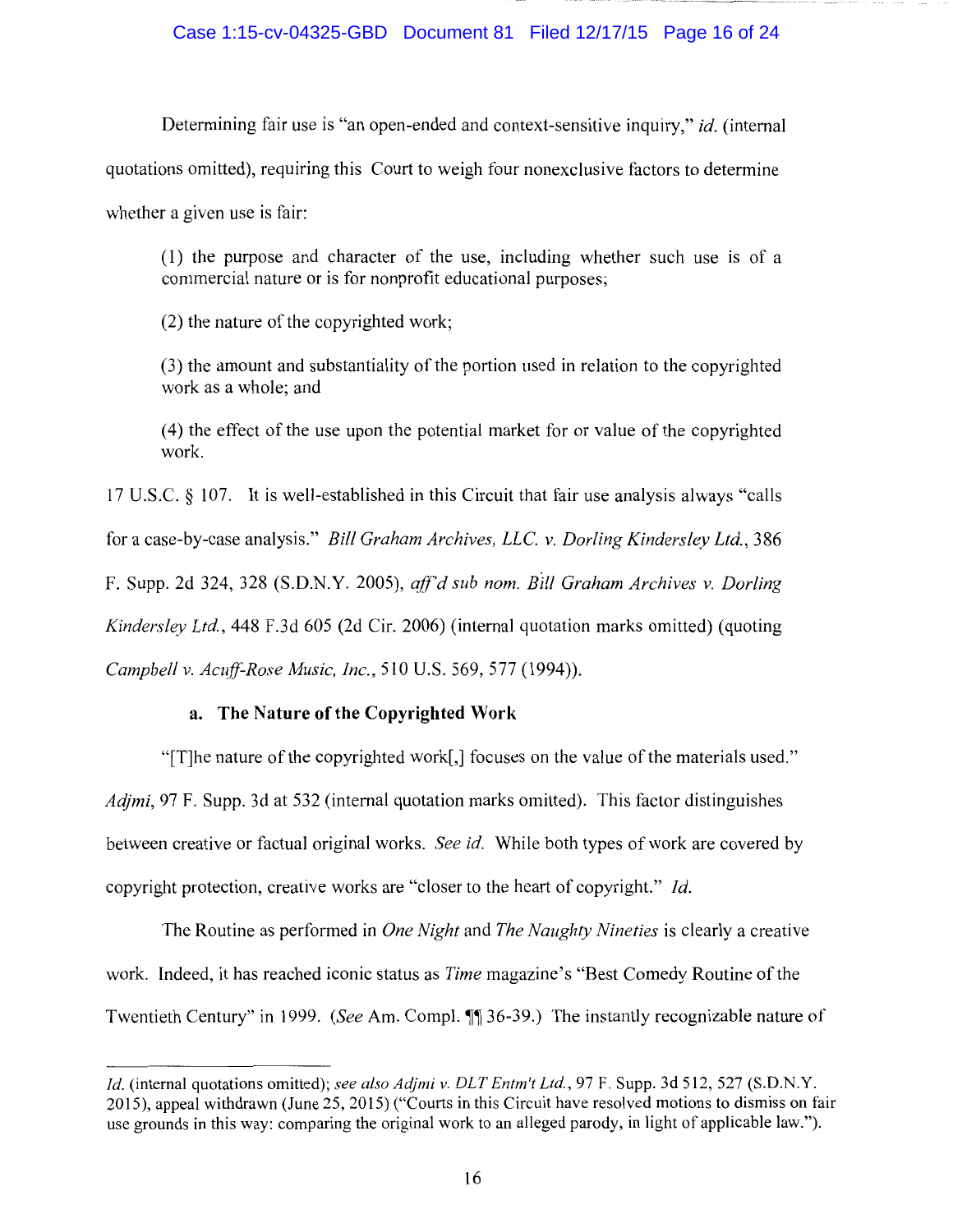## Case 1:15-cv-04325-GBD Document 81 Filed 12/17/15 Page 17 of 24

the Routine is further highlighted by the American Film Institute's designation of only one line of the play, "Who's on first?" as one of the "l 00 Greatest Movie Quotes of All Time." *(See id.* ii 38.) In fact, Tyrone, the sock puppet, acknowledges how well-known the Routine is when he says to Jessica, "You'd know [Jason didn't make it up] if you weren't so stupid." (Am. Compl., Ex. 5 at 23.) Overall, this factor weighs in favor of the Plaintiffs, but "assumes less importance in the overall fair use analysis relative to the other three factors." *See Acijmi,* 97 F. Supp. 3d at 532; *Cariou,* 714 F.3d at 710 (citing *Bill Graham Archives v. Darling Kindersley Ltd.,* 448 F.3d 605, 612 (2d Cir. 2006)).

# **b. The Amount and Substantiality of the Portion Used in Relation to the Copyrighted Work**

Another statutory fair use factor considers "whether 'the amount and substantiality of the portion used in relation to the copyrighted work as a whole' ... are reasonable in relation to the purpose of the copying." *Acijmi,* 97 F. Supp. 3d at 532-33 (quoting 17 U.S.C. § 107(3); *see also Campbell,* 510 U.S. at 586). Courts in this Circuit "consider the proportion of the original work used, and not how much of the secondary work comprises the original." *Cariou,* 714 F.3d at 710. Furthermore, this factor employs a "sliding scale: the larger the volume (or the greater importance of the original taken), the less likely the taking will qualify as a fair use." *Adjmi*, 97 F. Supp. 3d at 533.

The play *Hand to God* runs for one hour and fifty-five minutes. According to Plaintiffs, the play uses about one minute and seven seconds of the Routine. (Am. Compl.  $\oint$  66.) The Routine performed in *One Night* runs about three minutes, while *The Naughty Nineties*  performance lasts almost nine minutes. (Mem. at 21; Lawless Deel., Ex. C). Defendants use a hybrid of the first thirty-seven seconds of *One Night* and the first minute and six seconds of the

17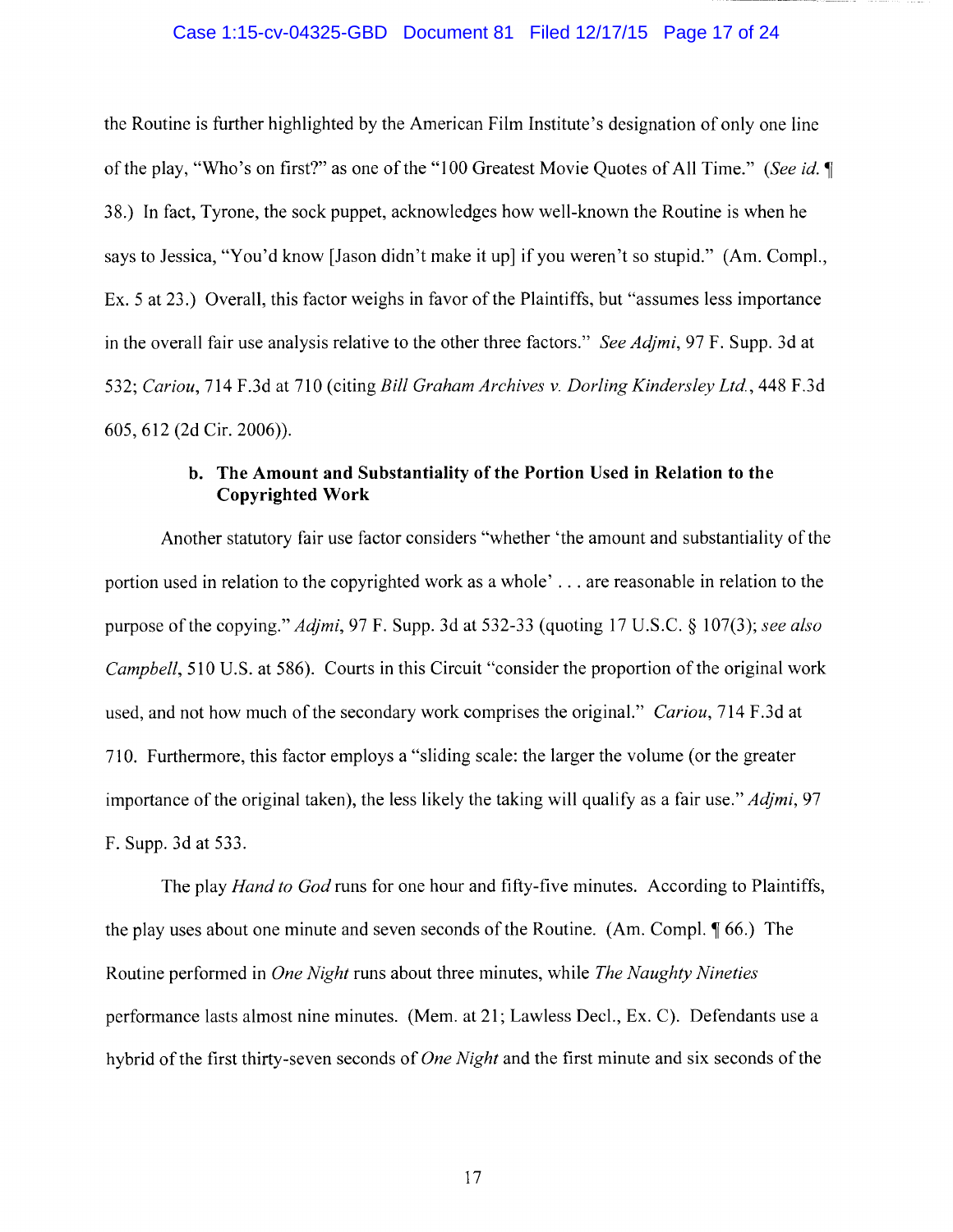## Case 1:15-cv-04325-GBD Document 81 Filed 12/17/15 Page 18 of 24

Routine as performed in *The Naughty Nineties*.<sup>9</sup> (Am. Comp. 166.) While Plaintiffs argue that the amount taken is substantial, the number of minutes used is not the only consideration when assessing the third factor. As the *Adjmi* court noted, "the greater the importance of the original taken [], the less likely the taking will qualify as a fair use." *Adjmi*, 97 F. Supp. 3d at 533.

"If a challenged work appropriates what amounts to 'the heart' of an original work, even if only in a few words, then such an appropriation is substantial for purposes of the fair use inquiry." *Castle Rock Entm 't v. Carol Pub. Grp., Inc.,* 955 F. Supp. 260, 269 (S.D.N.Y. 1997), *aff'd sub nom. Castle Rock Entm 't, Inc. v. Carol Pub. Grp., Inc.,* 150 F .3d 132 (2d Cir. 1998) (citing *Harper* & *Row Publishers, Inc. v. Nation Enterprises,* 471 U.S. 539, 564 (1985)). The fact that even only one line of the play, "Who's on first?" is instantly recognizable, *(see* Am. Compl. If 38.), and that Defendants use more than merely "the introductory premise" of the Routine, *(see* Mem. at 21. ), tips this factor slightly in favor of the Plaintiffs. However, the highly trans formative nature of the new use ultimately outweighs this comparatively less important factor. *Adjmi,* 97 F. Supp. 3d at 534.

# **c. The Effect of the** Use **Upon the Potential Market for or Value of the Copyrighted Work**

Another statutory factor of the fair use analysis looks to "the effect of the use upon the potential market for or value of the copyrighted work." 17 U.S.C. § 107(4). "The copyright law is primary concerned with protecting the ability of a copyright holder to exploit the market for his work. Use of a copyrighted work which does not usurp the market for the copyrighted work leans the fourth factor favorably towards fair use." *Bill Graham Archives, LLC. v. Darling Kindersley Ltd. (Bill Graham Archives* I), 386 F. Supp. 2d 324, 331 (S.D.N.Y. 2005) (citing

<sup>9</sup> Plaintiffs allege that *Hand to God* "uses about 25% of the entire [R ]outine from the 1940 Motion Picture," *One Night,* and "about 20% of the entire routine from the 1945 Motion Picture[,]" *The Naughty Nineties.*   $(Am. Comp. \P 66.)$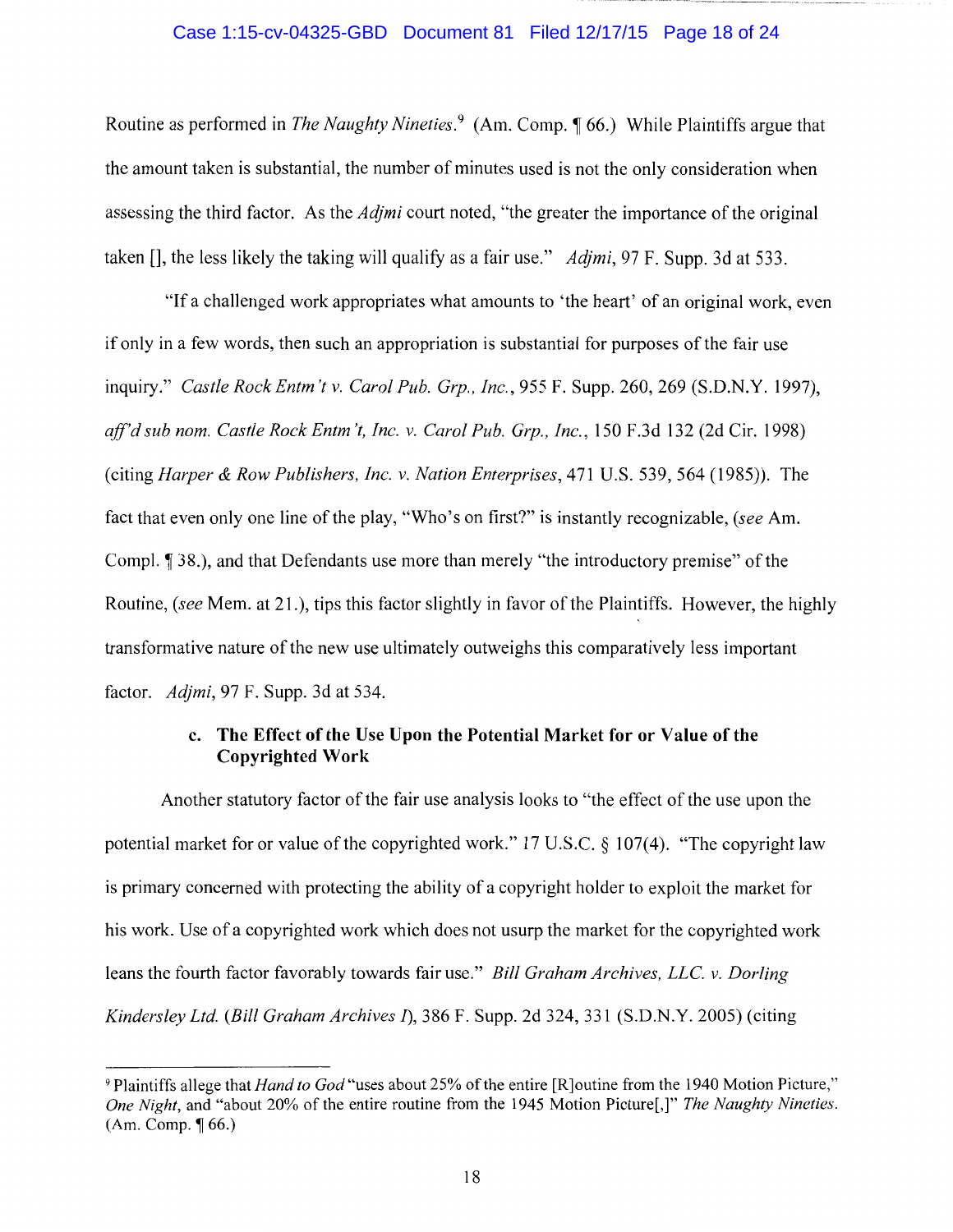*Campbell,* 510 U.S. at 593), *aff'd sub nom. Bill Graham Archives v. Darling Kindersley Ltd. (Bill Graham Archives* JI), 448 F.3d 605 (2d Cir. 2006).

Plaintiffs' argue that Defendants' use of part of the Routine without paying any fees diminishes its' potential licensing and royalty market. (Opp'n at 24). However, this factor applies mainly to the market for the original work. *See Cariou,* 714 F.3d at 708 ("[T]he application of this factor does not focus principally on the question of damage to Cariou's derivative market."). It is unlikely that a reasonable observer of the new work would find that Jason and his puppet's reenactment of the Routine could usurp the market for the original Abbott and Costello performance of the Routine. *See Bill Graham Archives I,* 386 F. Supp. 2d at 331. Furthermore, Defendants' transformative use of the Routine could arguably broaden the market for the original work, as it exposes a new audience of viewers to the work of the classic American comedy duo. *See Cariou,* 714 F.3d at 708 ("Our court has concluded that an accused infringer has usurped the market for copyrighted works, including the derivative market, where the infringer's target audience and the nature of the infringing content is the same as the original.") This factor, therefore, weighs in favor of the defendants. *Cariou,* 714 F.3d at 708.

# **d. The Purpose and Character of the Allegedly Infringing Use**

The determinative statutory factor in this fair use inquiry, which has been described as "[t]he heart of the fair use inquiry," *Cariou v. Prince,* 714 F.3d 694, 705 (2d Cir. 2013), *cert. denied,* 134 S. Ct. 618 (2013), (alterations in original) (quoting *Blanch v. Koons,* 467 F.3d 244, 251 (2d Cir. 2006)) (internal quotation marks omitted), examines the purpose and character of the allegedly infringing work. *See Adjmi,* 97 F. Supp. 3d at 529. *Hand to God* is an artistic work with a commercial purpose because "the user stands to profit" from use of the Routine without paying licensing fees—this weighs against fair use. *See id.*; *BWP Media USA*, 87 F.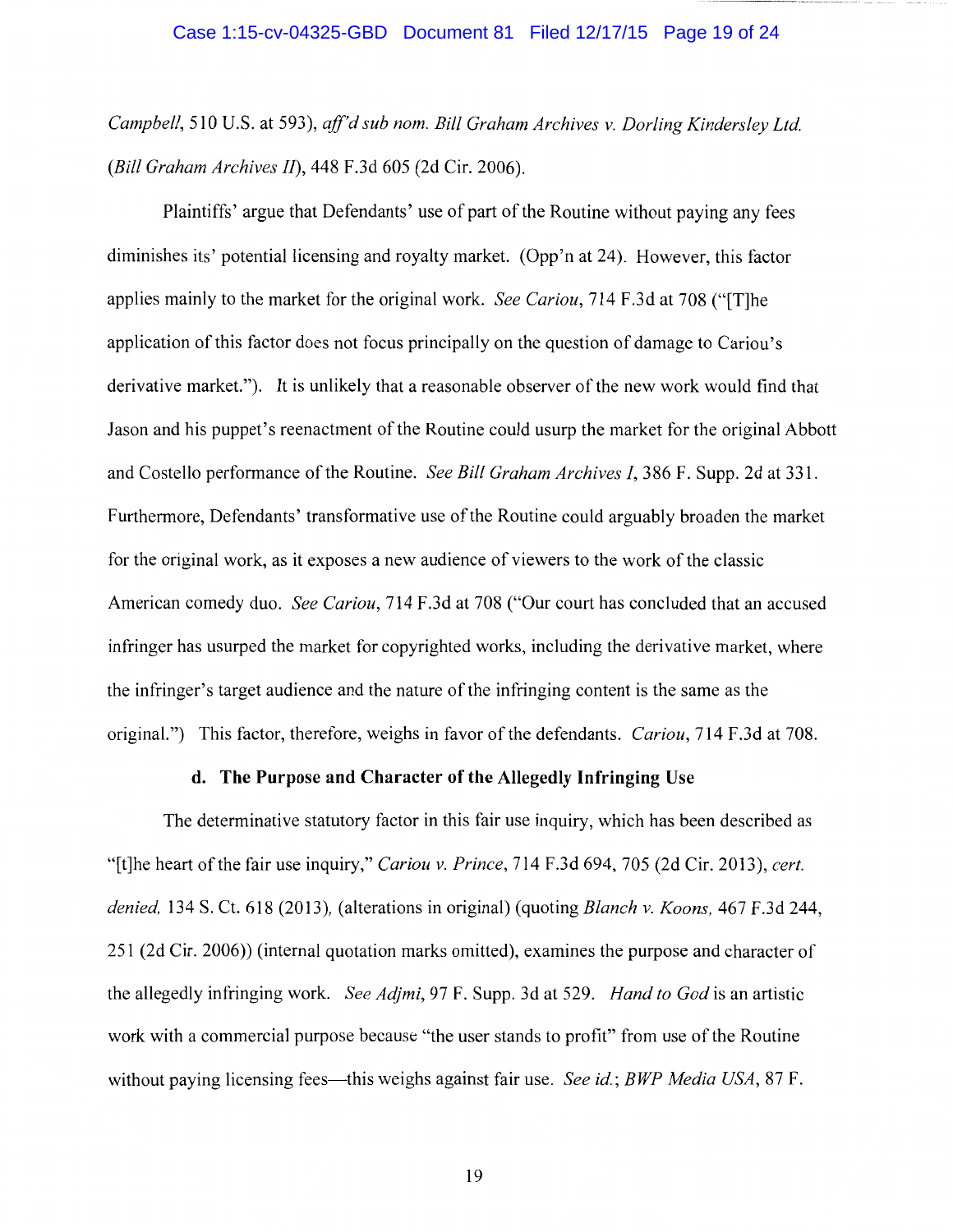#### Case 1:15-cv-04325-GBD Document 81 Filed 12/17/15 Page 20 of 24

Supp. 3d at 506 ("The greater the private economic rewards reaped by the secondary user (to the exclusion of broader public benefits), the more likely the first factor will favor the copyright holder and the less likely the use will be considered fair."). As Plaintiffs note, the scene using the Routine is highlighted as part of an online video clip to promote the show and sell tickets. *(See Am. Compl.* 169.) Defendants made an affirmative decision to use that particular clip in promoting the play because it is representative of its plot and "specifically mentioned in many articles and reviews of the play." *(Id.)* "However, the Supreme Court has discounted the force of commerciality in applying a fair use analysis, noting 'no man but a blockhead ever wrote, except for money."' *Kane v. Comedy Partners,* No. 00 CIV. 158, 2003 WL 22383387, at \*3 (S.D.N.Y. Oct. 16, 2003) (citing *Campbell,* 510 U.S. at 584), *ajf'd,* 98 F. App'x 73 (2d Cir. 2004). Therefore, the for-profit secondary use is not determinative as to this statutory factor.

Rather, the heart of the "purpose and character" inquiry is whether the new work "merely 'supersede[s] the objects' of the original ... or instead adds something new, with a further purpose or different character, altering the first with new expression, meaning or message." *Adjmi,* 97 F. Supp. 3d at 529 (quoting *Campbell v. Acuff-Rose Music, Inc.,* 510 U.S. 569, 579 (1994); *see also Castle Rock Entm 't. Inc. v. Carol Publ'g Grp. Inc.,* 150 F.3d 132, 141 (2d Cir. 1998)). That is, whether the use of the original is "transformative," *id.,* based on a "reasonable perception" of the new work. *Cariou,* 714 F .3d at 707. "The use must be productive and must employ the quoted matter in a different manner or for a different purpose from the original." *Blanch v. Koons,* 396 F. Supp. 2d 476, 480 (S.D.N.Y. 2005) (quotation marks omitted) (quoting Pierre Leval, *Toward a Fair Use Standard,* 103 HARV. L. REV. 1105, 1111 (1990)), *aff'd,* 467 F.3d 244 (2d Cir. 2006).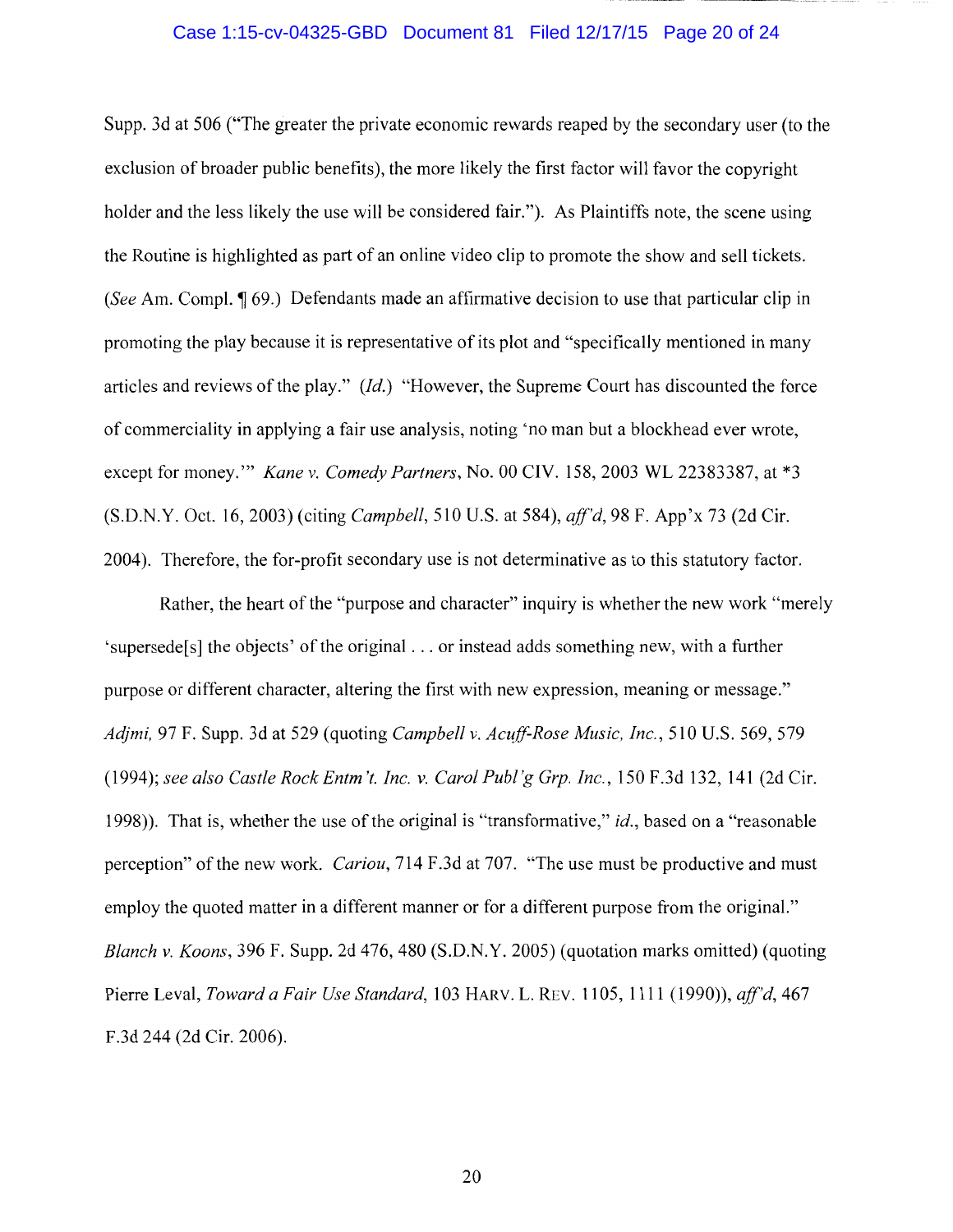## Case 1:15-cv-04325-GBD Document 81 Filed 12/17/15 Page 21 of 24

The Second Circuit has specifically rejected the contention that commentary is necessary to the fair use defense, holding that "[t]he law imposes no requirement that a work comment on the original or its author in order to be considered transformative." *Cariou,* 714 F.3d at 706. Courts have found that use of the original work, "in furtherance of the creation of a distinct visual aesthetic and overall mood" for the audience, is transformative. *See Sandoval v. New Line Cinema Corp.,* 973 F. Supp. 409, 413 (S.D.N.Y. 1997) *aff'd,* 147 F.3d 215 (2d Cir. 1998) ("The use of plaintiffs Photographs was transformative, in the sense that defendants used the visual images created in plaintiffs work in furtherance of the creation of a distinct visual aesthetic and overall mood for the moviegoer watching the scene in the killer's apartment."). When a work is transformative, it deserves protection so that "the goal of copyright, to promote science and the arts, is generally furthered." *Blanch,* 396 F. Supp 2d at 480 (citing Campbell, 510 U.S. at 579; Leval, *supra* at **1111** ).

Although Plaintiffs contend that Defendants' use of the Routine does not "add[] anything materially new or provide[] a different aesthetic," and claim that the actor playing Jason "merely re-enact[s] the [R]outine as Abbot and Costello performed it," the tone of the new performance is markedly different. (See Opp'n at 21.) *Hand to God* uses the Routine to create context and "a background for the ever more sinister character development of Tyrone, the alter-ego sock puppet." (Mem. at 20.) On the other hand, simply because the Routine occurs in a different time period, a different setting, and between a teenage boy and his sock puppet does not necessarily make the Routine's use transformative. *See Adjmi*, 97 F. Supp. 3d at 530 ("It is hardly parodic to repeat [the] same exercise ... just because society and the characters have aged.").

It is the performance through the anti-hero puppet, Tyrone, that, according to Defendants, creates new aesthetics and understandings about the relationship between horror and comedy that

21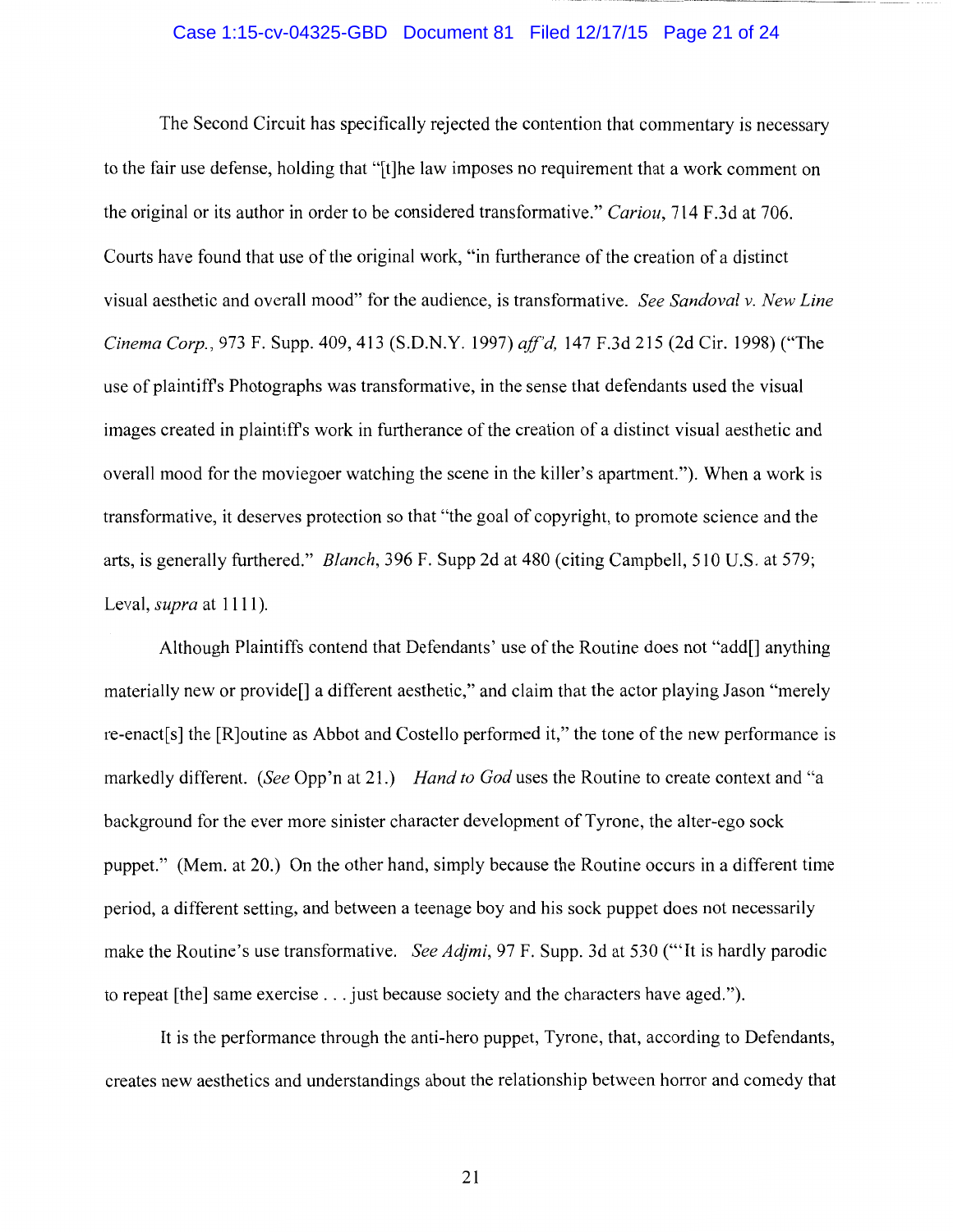## Case 1:15-cv-04325-GBD Document 81 Filed 12/17/15 Page 22 of 24

are absent from Abbott and Costello's performances of the Routine in *One Night* and *The Naughty Nineties. See Cariou,* 714 F .3d at 706. *(See also* Mem. at 4 (citing Jason Zinoman, Hand to God *Melds Gore and Giggles, Each Often Elicited by a Puppet,* N.Y. TIMES, May 26, 2015, http://www.nytimes.com/ 2015/05/27 /theater/theaterspecial/hand-to-god-melds-gore-andgiggles-each-often-elicited-by-a-puppet.html?  $r=0$ ).) Whereas the original Routine involved two actors whose performance falls in the vaudeville genre, *Hand to God* has only one actor performing the Routine in order to illustrate a larger point. The contrast between Jason's seemingly soft-spoken personality and the actual outrageousness of his inner nature, which he expresses through the sock puppet, is, among other things, a darkly comedic critique of the social norms governing a small town in the Bible Belt. Thus, Defendants' use of part of the Routine is not an attempt to usurp plaintiffs material in order to "avoid the drudgery in working up something fresh." *Campbell,* 510 U.S. at 580. Nor is the original performance of the Routine "merely repackaged or republished." *Authors Guild, Inc. v. HathiTrust,* 755 F.3d 87, 97 (2d Cir. 2014) (quoting Leval, *supra* at 1111 ).

Furthermore, Plaintiffs' contention that "the scene in the Play is performed ... for the same exact purpose—for audience laughs"— cannot defeat the transformative use argument. (See Opp'n at 21; Tr. at 53:21-54:7.)<sup>10</sup> While the Routine, as performed in the play, also results in comic relief for the audience, it does so for reasons different from why audiences found the

<sup>&</sup>lt;sup>10</sup> During Oral Argument, Plaintiffs shed further light on their argument:

Mr. Rachman: [The Routine] is performed by Jason and his puppet for the very purpose of eliciting laughs, which is the purpose of that original work, and it creates those laughs in the play.

The Court: I have never heard an argument that how this is the same [is] because it was funny then and it is funny now. That is not the analysis. (Tr. at 53:21-54:2.)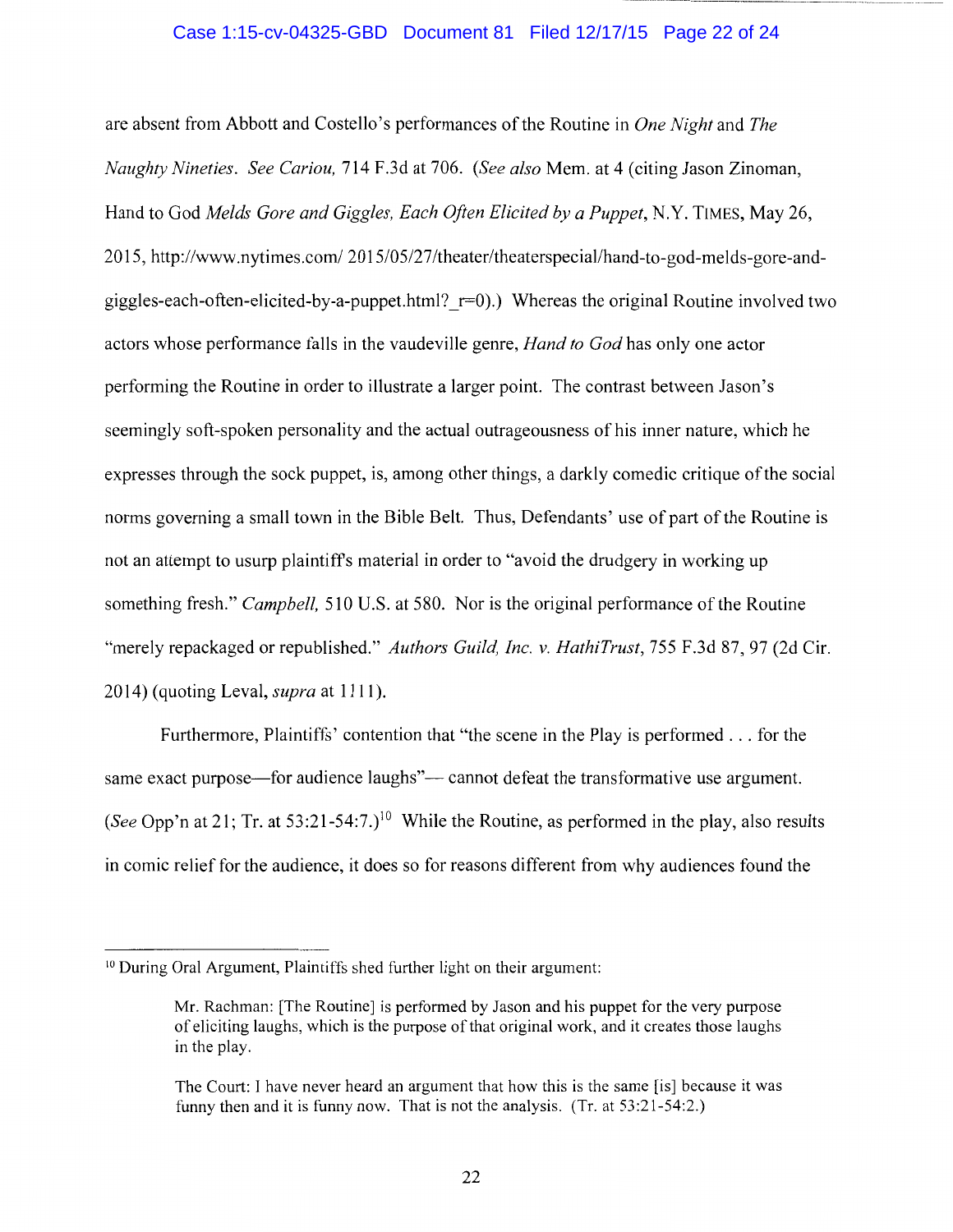## Case 1:15-cv-04325-GBD Document 81 Filed 12/17/15 Page 23 of 24

original sketch humorous. *(See* Mem. at 19; Tr. at 29: 7-19.) Tyrone, the sock puppet, breaks the "fourth wall" with the audience when he says to Jessica, "You'd know [Jason didn't make the Routine up] if you weren't so stupid," sharing with them an inside joke. (Am. Compl., Ex.  $5$ ) at 23.) The audience laughs at Jason's lie, not, as Plaintiffs claim, simply the words of the Routine itself. *See HathiTrust,* 755 F.3d at 96 ("Added value or utility is not the test: a transformative work is one that serves a new and different function from the original work and is not a substitute for it."). For the lie to be apparent, the play requires that the audience be able to recognize the original source of Jason's sock puppet performance. *See Authors Guild v. Google, Inc.,* 804 F.3d 202, 215 (2d Cir. 2015) ("A taking from another author's work for the purpose of making points that have no bearing on the original may well be fair use, but the taker would need to show a justification."). This statutory factor, therefore, weighs strongly in favor of Defendants. "The more transformative the new work, the less will be the significance of other factors, like commercialism, that may weigh against a finding of fair use." *Cariou,* 714 F.3d at 708 (citing *Campbell,* 510 U.S. at 579).

Based upon the allegations in the Amended Complaint and the materials incorporated by reference therein, Plaintiffs, therefore, fail to state a claim upon which relief can be granted. Defendants' motion to dismiss Plaintiffs' federal claim of direct infringement is therefore GRANTED. <sup>11</sup>

# **II. Plaintiffs' New York Common Law Copyright Infringement Claims**

Plaintiffs argue that to the extent "all pre-1972 radio broadcast performances" of the Routine remain unpublished, they remain protected by New York's common law copyright. *(See* 

<sup>11</sup> Because Defendants have made a showing of fair use to defeat Plaintiffs' direct infringement claim, this Court need not consider Plaintiffs' federal vicarious and contributory infringement claims.